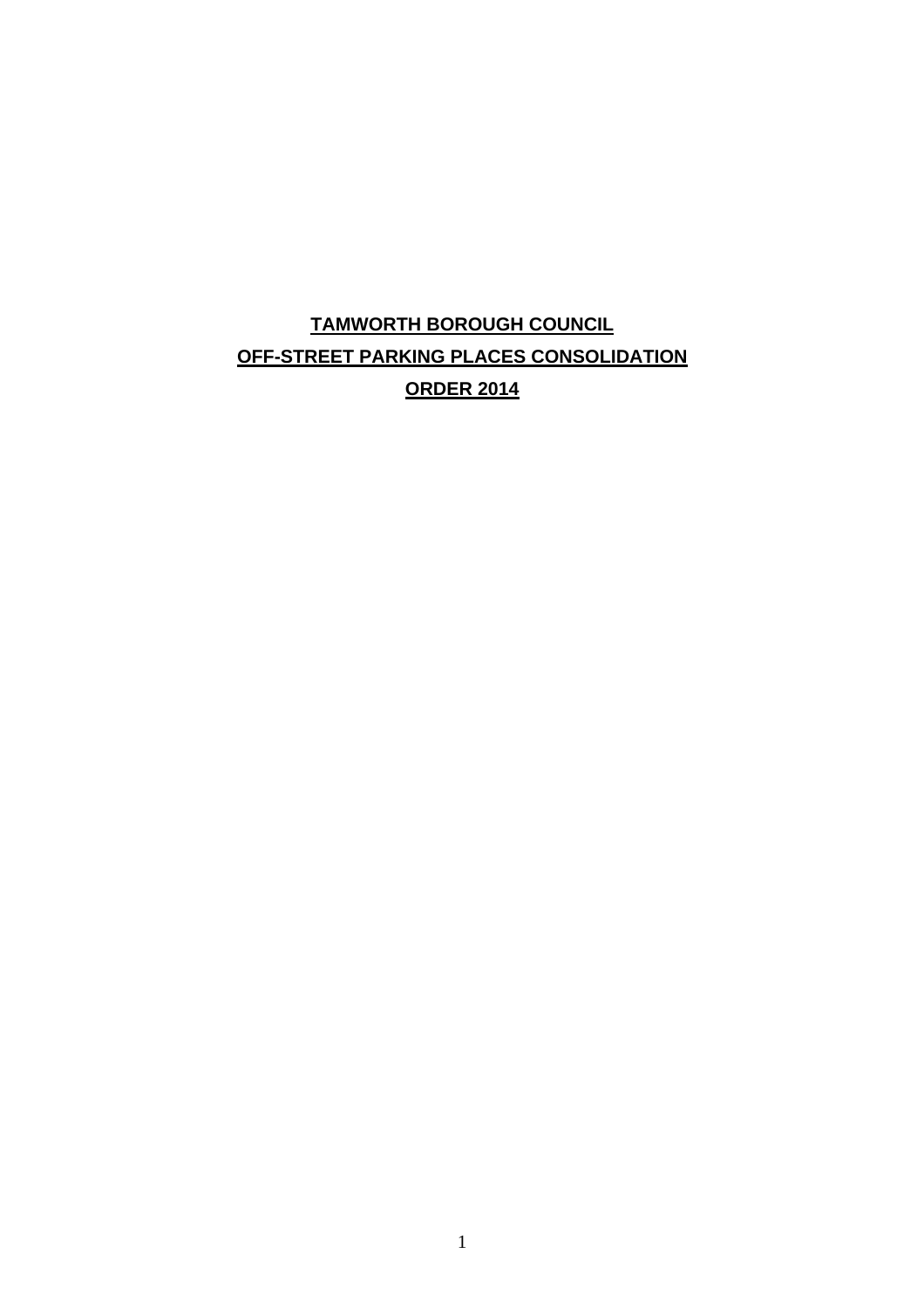# **TAMWORTH BOROUGH COUNCIL OFF STEET PARKING PLACES CONSOLIDATION ORDER 2014**

Tamworth Borough Council (hereinafter called "the Council") in exercise of its powers under Sections 32, 35 and Part IV of Schedule 9 of the Road Traffic Regulation Act 1984, as amended ("the 1984 Act") and of all other enabling powers, with the consent of the Staffordshire County Council in accordance with section 39(3) of the 1984 Act and after consultation with the Chief Constable of Staffordshire Constabulary in accordance with Part III of Schedule 9 to the 1984 Act hereby makes the following Order:

## **PART 1 GENERAL**

## Commencement and Citation

1. This Order shall come into operation on the First day of February 2014 and may be cited as the Tamworth Borough Council (Off-Street Parking Places Consolidation) Order 2014.

#### Interpretation

2. In this Order, except where the context otherwise requires, the following expressions have the meanings respectively assigned to them:

"Alternative Approved Method of Payment" means Park and Phone, payment by debit or credit card facilitated by on site or remote verification by, for example, card reader or mobile phone text or phone call or decrementing card;

"Bank Holiday" has the same meaning as described in the 'Banking and Financial dealings Act 1971 (C.80). The first Monday of May shall be treated as if it were a Bank Holiday for the purposes of this Order;

"Charging Days", means those days other than Christmas Day and Easter Sunday, which are as specified at each Parking Place respectively;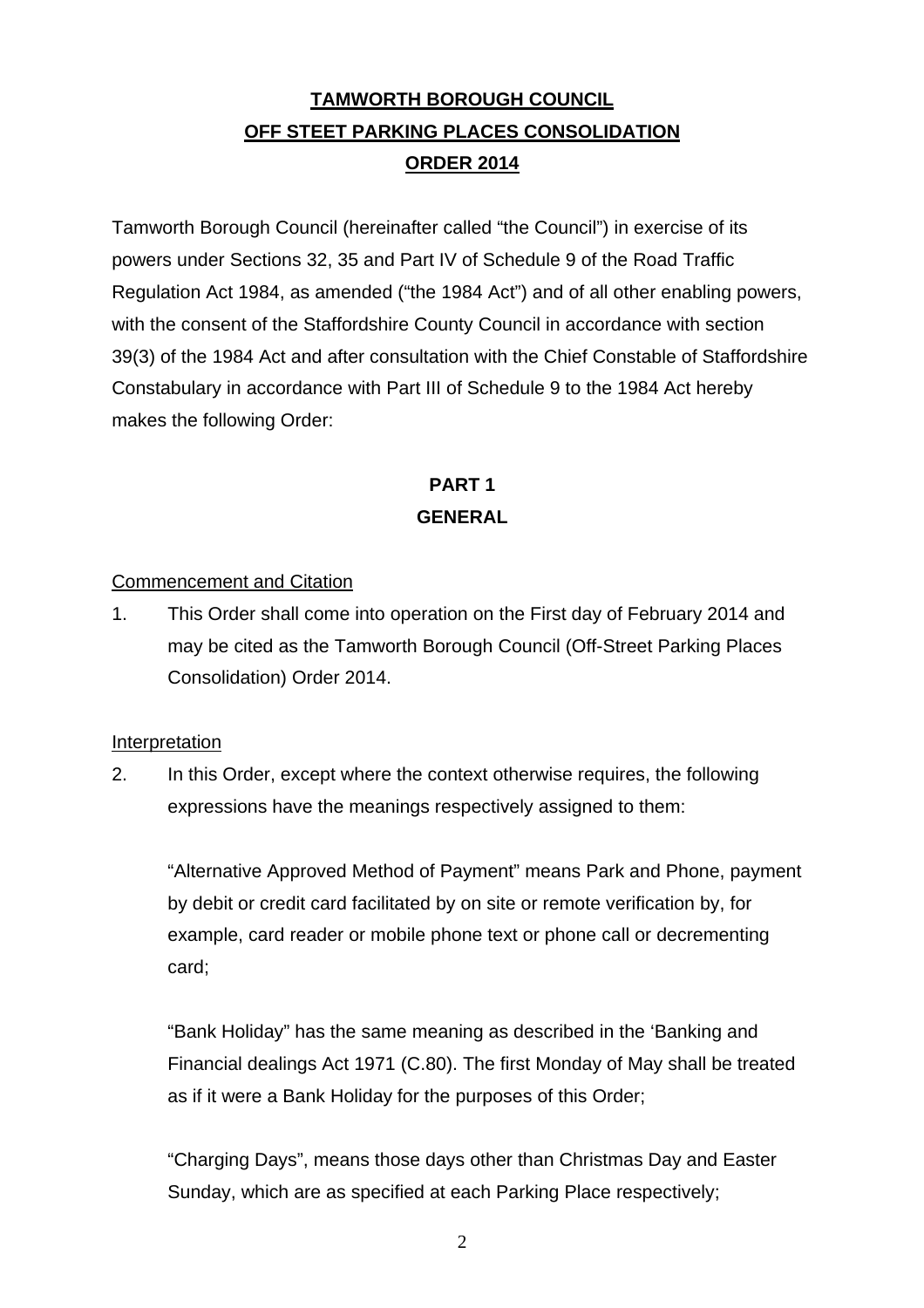"Charging Hours", means the period as specified at each Parking Place on all charging days;

"Council" means Tamworth Borough Council or its successor authority;

"Daily Charge" means the charge imposed by the Council for Parking in a Parking Place on any one day and for a specified period of time as is identified in the scale of charges specified in the schedules/by notice on site;

"Overnight Charge" means the charge imposed by the Council for Parking in a Parking place using the Phone and Pay facility beyond the daily Pay and Display operating hours for a specified time as identified in the scale of charges specified in the schedules and by notice on site;

"Disabled Persons' Badge" means a badge issued by any Local Authority in accordance with the provisions of the Local Authorities' Traffic Orders (Exemptions for Disabled Persons Regulations 2000 or a badge having effect under those regulations as if it were a Disabled Person's Badge);

"Expiry Time" is the time indicated on the Pay and Display Ticket or end of pay by phone and is the time by which the Vehicle must leave the Parking Place;

"Light Goods Vehicle" means a Vehicle which is constructed or adapted for use for the carriage of goods or burden of any description, the overall height of which does not exceed 1.85 metres and the unladen weight of which does not exceed 1525 kilograms and is not drawing a trailer;

"Loading/Unloading" refers to when a Vehicle is Parked wholly in a Parking Place or bay marked for that purpose on site, for the purpose of delivering or collecting goods or merchandise or loading or unloading the Vehicle at premises adjacent to the Parking Place or bay and the Vehicle does not Park

3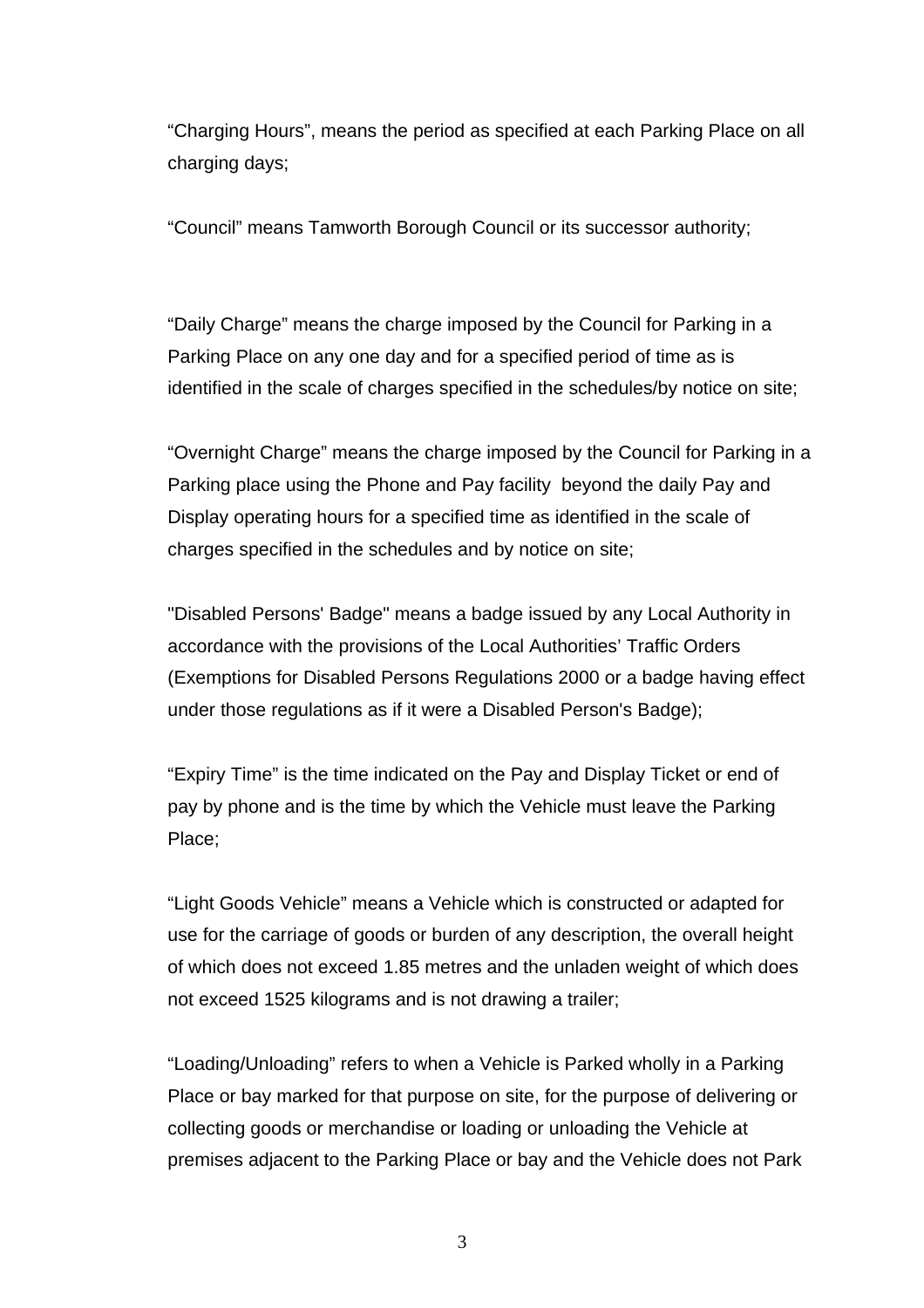for more than twenty minutes or such longer period as a duly authorised officer of the Council may authorise;

"Motor Cycle" refers to a solo motorcycle only and excludes any motor cycle which has a side-car or trailer, or which has more than two wheels;

"Owner" in relation to a Vehicle means the person who is recorded as the registered keeper by the Driver and Vehicle Licensing Agency on the date on which the Vehicle was Parked in the Parking Place in question;

 "Park" and "Parked" refer to the stopping of a vehicle and it remaining at rest for some time whether or not the driver is still in the vehicle and a vehicle shall be deemed to be parked for any period in the same parking place or parking bay (as the case may be) if any part of it is below the vehicle or the vehicle's load (if any) whether or not the vehicle is moved during that period;

"Phone and Pay" means a method of payment of the Parking charge operated and maintained by the Council's appointed service provider to accept and record the payments (inclusive of any appropriate administrative charge), made by means of a credit or debit card or any other approved method of secure authorised payment and transmitted by a mobile telephone or any other electronic system (inclusive of internet apparatus) to obtain a period of parking in a parking place where the "pay by phone" system is operational and indicated by lawful signs;

"Parking Bay" means an area of a Parking Place, which is provided for the leaving of a Vehicle of a class specified and indicated by markings on the surface of the Parking Place or signed or otherwise indicated by signs in the Parking Place;

"Parking Permit" means a season ticket, contract permit, business permit, staff permit or resident's permit of a type and design issued by the Council;

"Parking Place" means an area of land provided by the Council pursuant to Section 32(1) of the 1984 Act for the purpose of Parking of Vehicles and not

4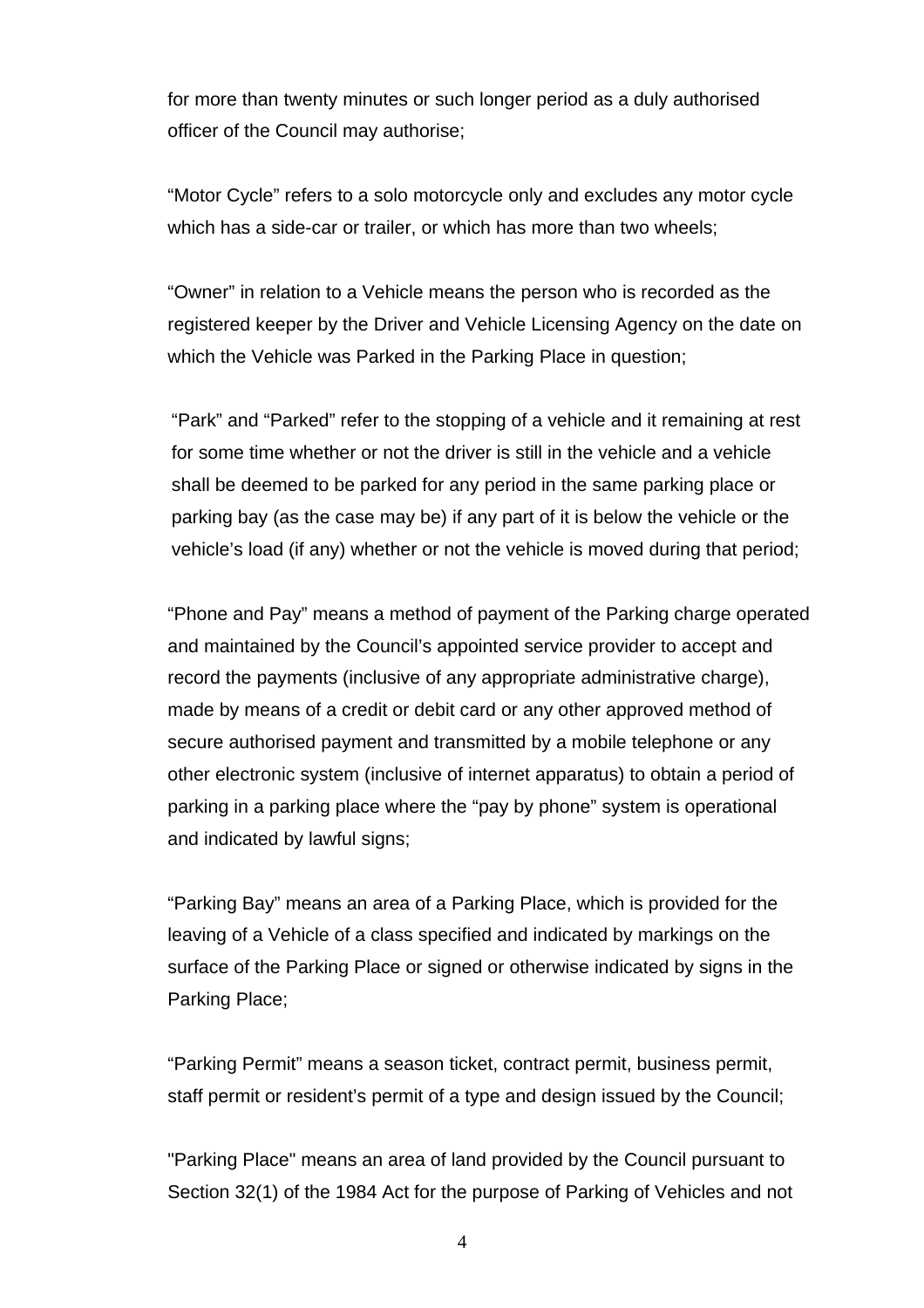closed (in part or in whole) by a notice erected thereon by authority of the Council;

"Operational Day and Hours" means the days and hours of operation as a designated parking place for which contraventions apply"

"Pay and Display Ticket" means a ticket issued by a Ticket Machine located in the Parking Place in which the Vehicle has been Parked or issued by a person nominated by the Council on payment of a charge and valid for a Parking period as advertised at that Parking Place;

"Penalty Charge" means a charge imposed by legislation in respect of Parking contraventions that are subject to civil enforcement and has the same meaning as in the Civil Enforcement of Parking Contraventions (England) General Regulations 2007;

"Public Holiday" means Christmas Day, Good Friday and any other day designated by the Government as a public holiday;

"Relevant Position" means

- (a) in respect of a Vehicle displaying a valid Disabled Person's Badge
	- (i) in the case of a Vehicle fitted with a dashboard or fascia panel, the badge is exhibited thereon so that Part 1 (the front of the badge), is legible from outside the Vehicle; or
	- (ii) in the case of a Vehicle not fitted with a dashboard or fascia panel, the badge is exhibited in a conspicuous position on the Vehicle so that Part 1 of the badge is legible from outside the Vehicle;
- (b) in respect of a Vehicle displaying a Pay and Display Ticket or Season Ticket / Parking Permit -
	- (i) the ticket or permit is exhibited on the inside surface of the windscreen or in a clearly visible position so that it is facing forwards and can be easily seen and read from the front or side of the Vehicle; or

5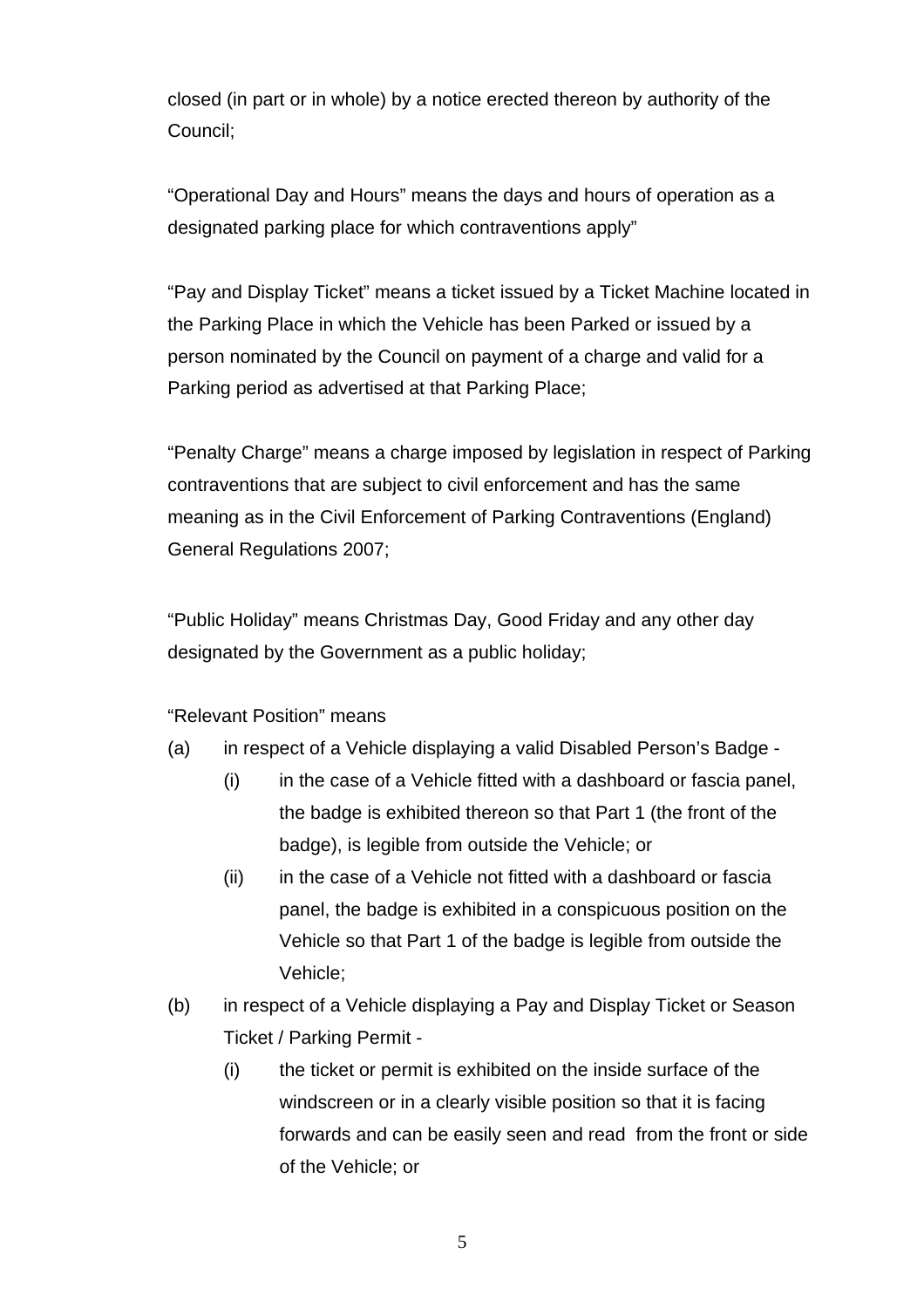- (ii) in the case of a Vehicle that is not fitted with a transparent windscreen, the ticket or permit is exhibited on the front of the Vehicle facing forwards and clearly visible; or
- (c) in respect of a Vehicle displaying a Hackney Carriage Plate
	- (i) the plate must be affixed to the Vehicle in accordance with the instructions given within the licence as issued by the District Borough Council;

"Ticket Machine" means an apparatus of a type and design approved by the appropriate Minister for the purpose of the 1984 Act, being apparatus designed to indicate the time by a clock and to issue Parking tickets which show that a payment has been made of an amount or for a period specified thereon and which specify the date and, either the time of such payment, or the expiry time of the Parking period for which payment has bee made;

"Vehicle" includes any motor car, Motor Cycle or other mechanically propelled automobile.

- 3. Except where the context requires otherwise, any reference in this Order to a numbered Article shall be construed as a reference to the Article bearing that number in this Order.
- 4. Any reference in this Order to any enactment shall be construed as a reference to that enactment as amended, applied, consolidated, re-enacted by or as having effect by virtue of any subsequent enactment.
- 5. Unless the context otherwise requires, words denoting the singular shall include the plural and vice versa and words denoting the persons shall include either gender, bodies corporate, unincorporated associations and partnerships.
- 6. The Interpretation Act 1978 shall apply for the interpretation of this Order.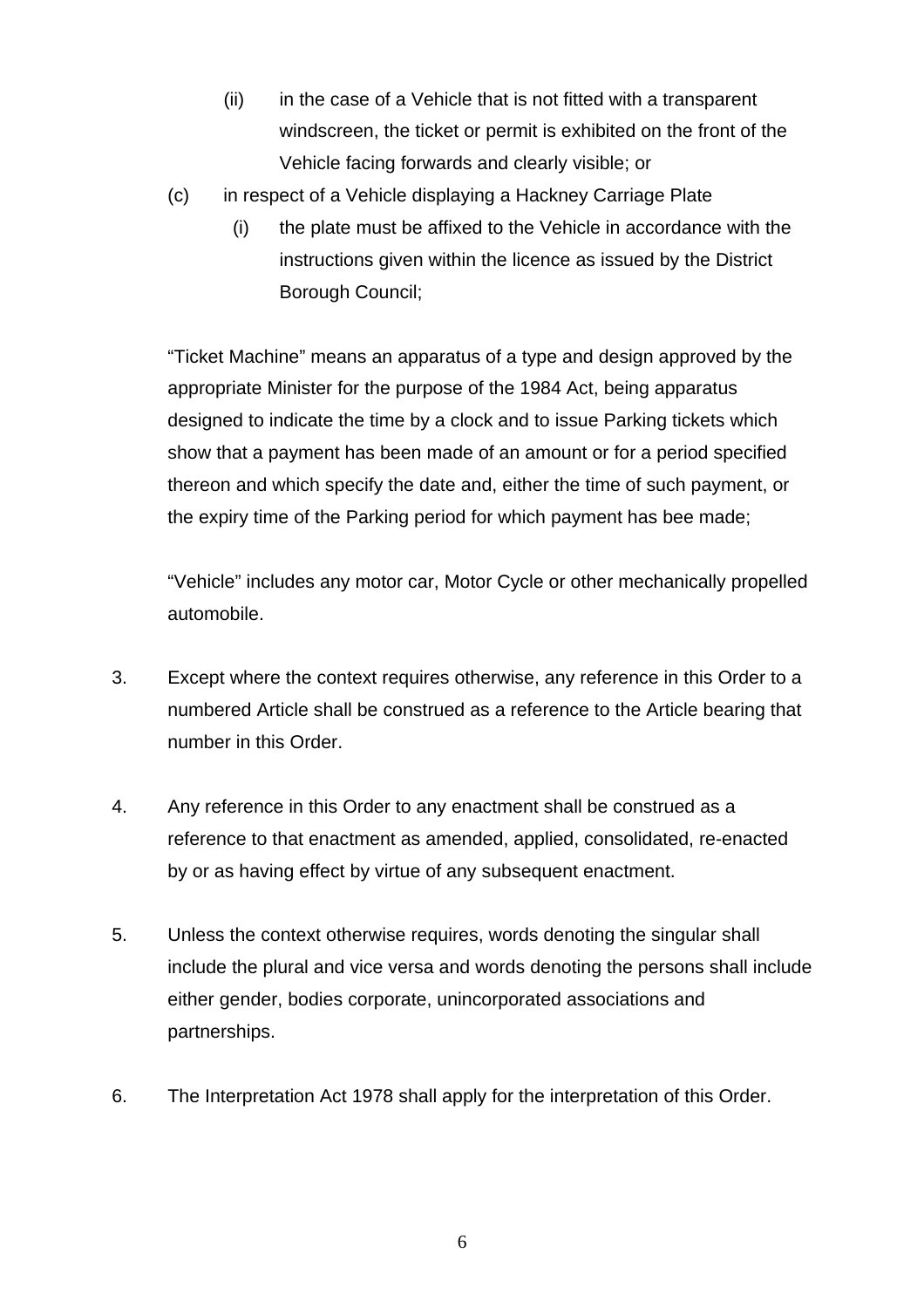### **PART 2**

## **DESIGNATION AND USE OF PARKING PLACES**

## **Designation**

7. Each area of land or building specified by the accompanying plans and/or by name in the Schedules may be used, subject to the provisions of this Order, as a place to Park Vehicles of such classes, in such positions, on such days, during such hours, for such period and on payment of such charges as are advertised at each Parking Place.

## Class and position of Vehicle

- 8. Where by notice at a Parking Place, the Parking Place, or any Parking Bay within the Parking Place, is described as available for Vehicles of a specified class or Vehicles to be Parked in a specified location, no person shall cause or permit a Vehicle to be Parked in that Parking Place or in any Parking Bay within the Parking Place during Operational hours:
	- (i) unless it is of the specified class;
	- (ii) that is Parked beyond the Parking Bay markings;
	- (iii) in a position other than that specified; or
	- (iv) for a purpose other than provided for in this Order.

## Classes of vehicle

9. No person shall cause or permit a Vehicle to be Parked in a Parking Bay unless it is a Passenger Vehicle, Light Goods Vehicle, Vehicle displaying a Disabled Person's Badge, Motor Cycle or a class specifically prescribed in the Schedules.

## Position of vehicle

10. If parking bays are marked out in a parking place the driver of a vehicle shall ensure that it is positioned wholly within a parking bay and shall not permit it to wait in that parking place unless it is so positioned.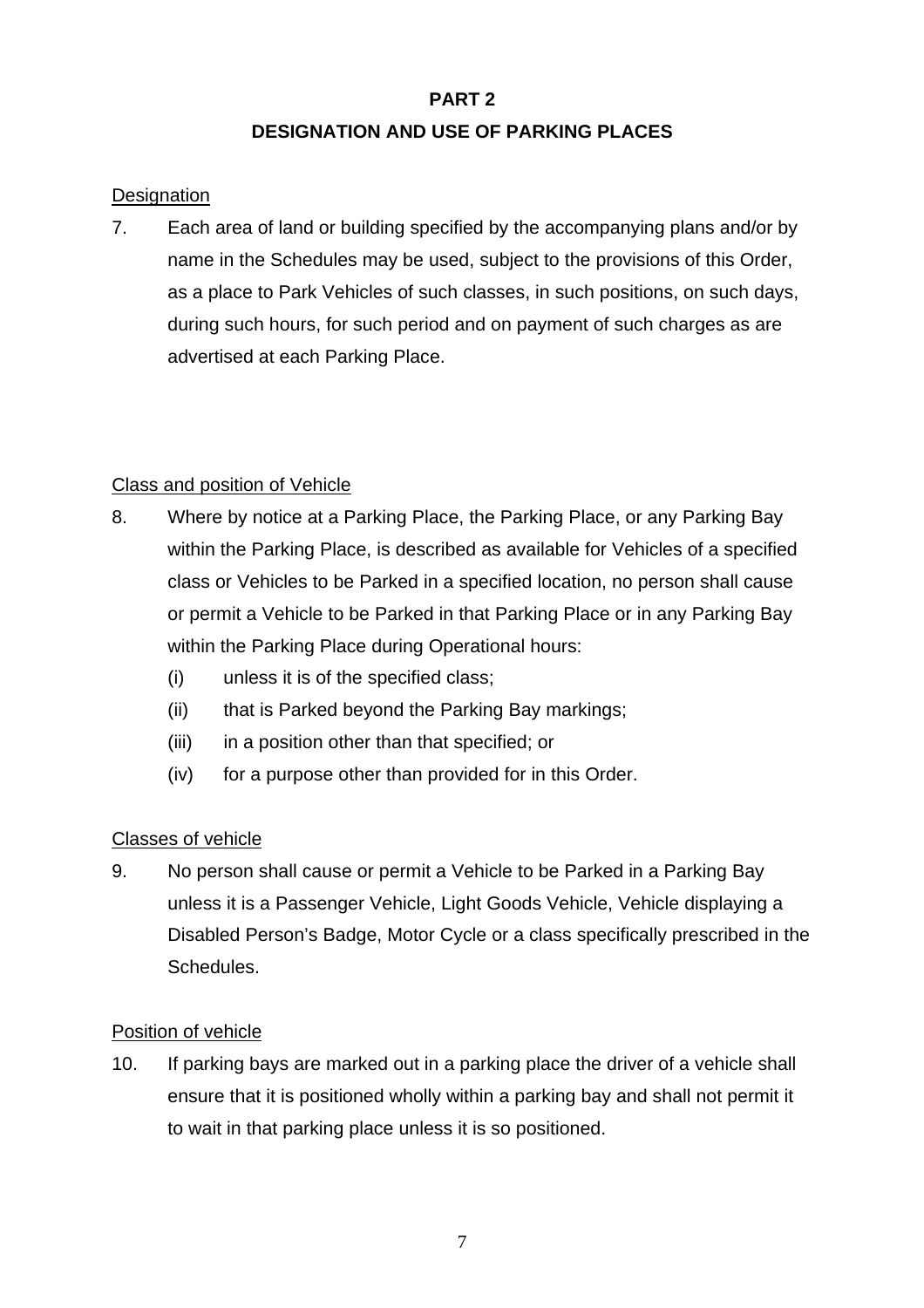11. If parking Bays are not marked out in a parking place the driver of a vehicle shall ensure that it is positioned so that it does not obstruct other vehicles using the parking place, the free flow of traffic circulating within the parking place and the entrances to and exits from the parking place.

## Disabled person's Parking bays

12. No person shall cause or permit a Vehicle to be Parked in a Parking Bay marked for disabled persons unless the Vehicle displays a valid Disabled Person's Badge in the Relevant Position and immediately before or immediately after the act of Parking the Vehicle has been or is about to be used by the person(s) in respect of whom the Disabled Person's Badge has been issued.

## Permit Parking Bays

13. No person shall cause or permit a Vehicle to Park in a Parking Bay marked for permit holders unless the Vehicle is displaying a Permit valid for that time and that Parking Bay.

## Taxi bays / private parking bays / etc

14. No person shall cause or permit a Vehicle to be Parked in an area marked as a taxi bay / private parking bay unless the Vehicle displays in the relevant position a valid Hackney Carriage plate / permit issued by the Council. or unless authorised by the Council to do so.

## Loading and unloading bays

15. No person shall cause or permit a Vehicle to Park in any area marked as a loading bay unless the Vehicle is being used for the purpose of Loading or Unloading.

## Motor Cycle Parking bays

16. No person shall cause or permit a Vehicle to Park in a Parking Bay marked for Motor Cycles unless the Vehicle is a Motor Cycle.

## Hours of operation and maximum period of stay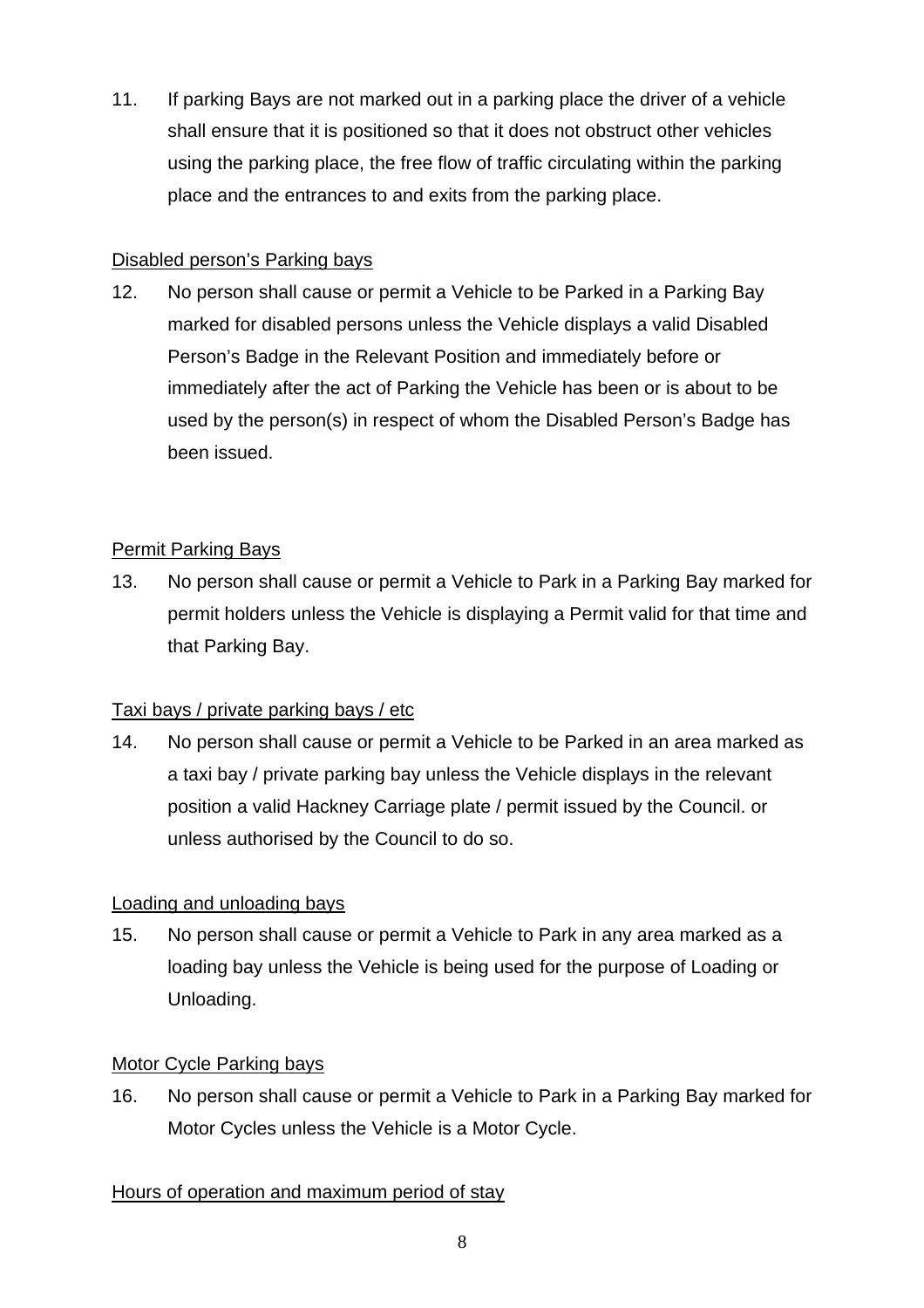17. Where by notice on site, a Parking Place or in any Parking Bay within the Parking Place is described as being in operation on specified days, during specified hours or for a maximum period of stay, no person shall cause or permit a Vehicle to be Parked in that Parking Place or in any Parking Bay within the Parking Place on any day, during such hours or for any period other or longer than those specified.

### Period of no return

18. Where by notice on site, a Parking Place is described as having a period within which a Vehicle may not return, no person shall cause or permit a Vehicle to be Parked again in that Parking Place on any day, during such hours within which the vehicle is excluded from waiting in the Parking place.

## Power to close or suspend Parking Places

- 19. Nothing in this Order shall prevent the Council by notice, sign or barrier displayed or erected in a Parking Place:
	- (i) from closing a Parking Place or any part thereof for any period; and/or
	- (ii) from setting aside a Parking Place or any part or parts thereof on all days or on certain days or during certain parts of days for use only by particular Vehicles or organisations.
- 20. Any person authorised by the Council closing or suspending the use of a Parking Place or any part thereof shall thereupon place or cause to be placed in or adjacent to that Parking Place or that part thereof a notice or traffic sign indicating that of that Parking Place or that part thereof is closed or the use is suspended and that Parking by Vehicles is prohibited.
- 21. No person shall cause or permit a Vehicle to be Parked in a Parking Place or any part thereof during such periods that the Parking Place or that part thereof is closed or the use is suspended or during such period as there is in or adjacent thereto a notice or traffic sign indicating the closure or suspension placed by or on behalf of the Council.

#### Sale of Goods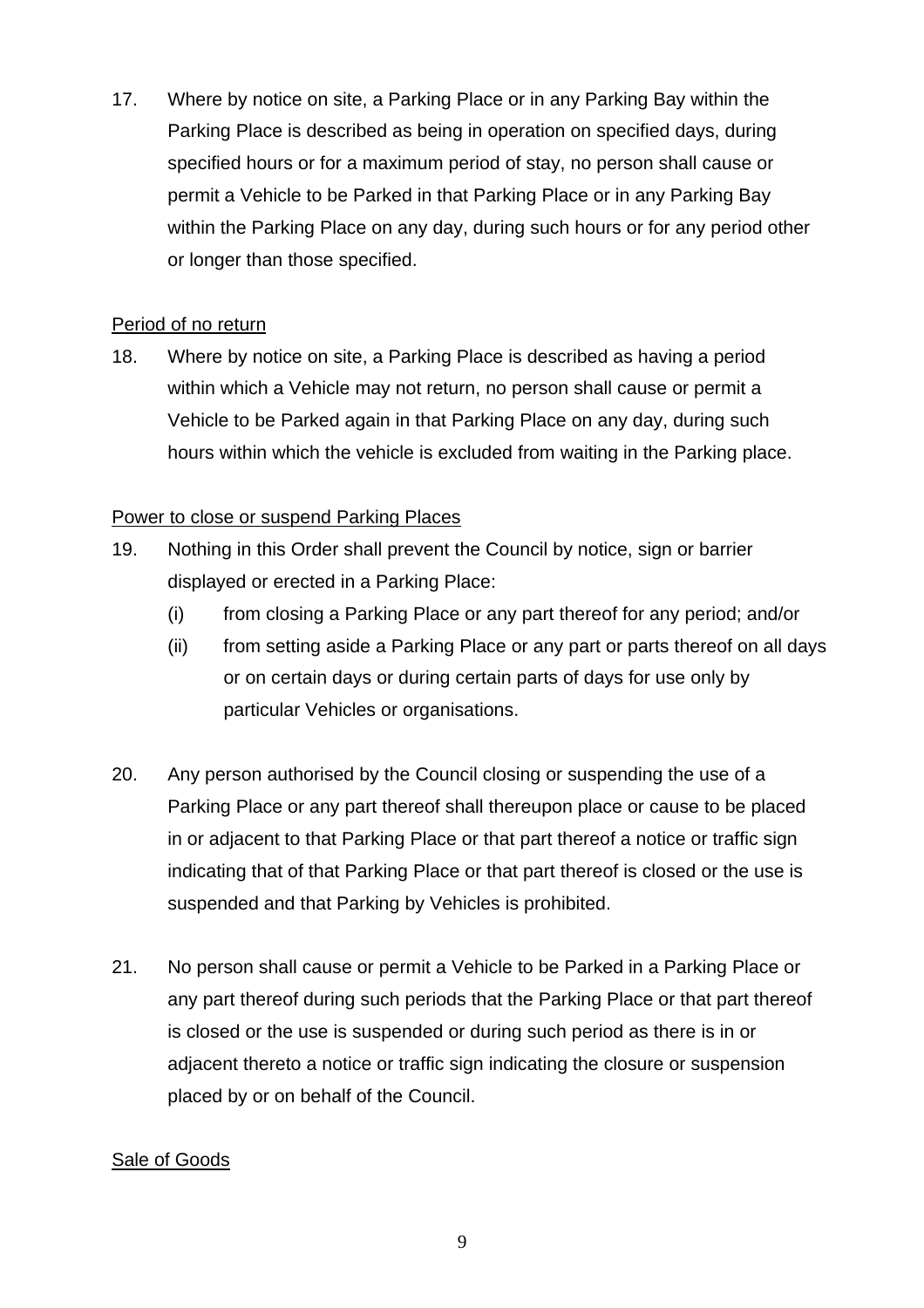22. No person shall in a Parking Place without the express written permission of the Council, use a Vehicle, in connection with the sale of any article, including the Vehicle itself, to any person in or near the Parking Place or in connection with the selling or offering for hire of skill or services in any other capacity.

### Parked with engine running

23. No person shall in a Parking Place continue to run the engine when the Vehicle is in the Parking space and shall not start the engine except when about to change the position of the Vehicle in or to depart from the Parking Place.

## Parked causing an obstruction

24. No person shall in a Parking Place Park the Vehicle in such a manner or place where it causes an obstruction to any other users of the Parking Place.

## **PART 3 CHARGES FOR PARKING**

## Payment

No person shall cause or permit any Vehicle to be Parked in a Parking Place without arranging for the appropriate charge during Charging Hours (if any) to be paid in accordance with the scale of current charges as advertised at the Parking Place.

## Means of payment

25. The charges referred to in the preceding Article shall be payable in the manner as advertised at that Parking Place.

## Pay and display Parking Places

- 26. The person in charge of a Vehicle, upon Parking the Vehicle in a Parking Bay, shall immediately
	- (i) arrange for the purchase of a Pay and Display Ticket from a Ticket Machine situated at that Parking Place at the level of charge and for the period required in accordance with the scale of Daily Charges as advertised at that Parking Place.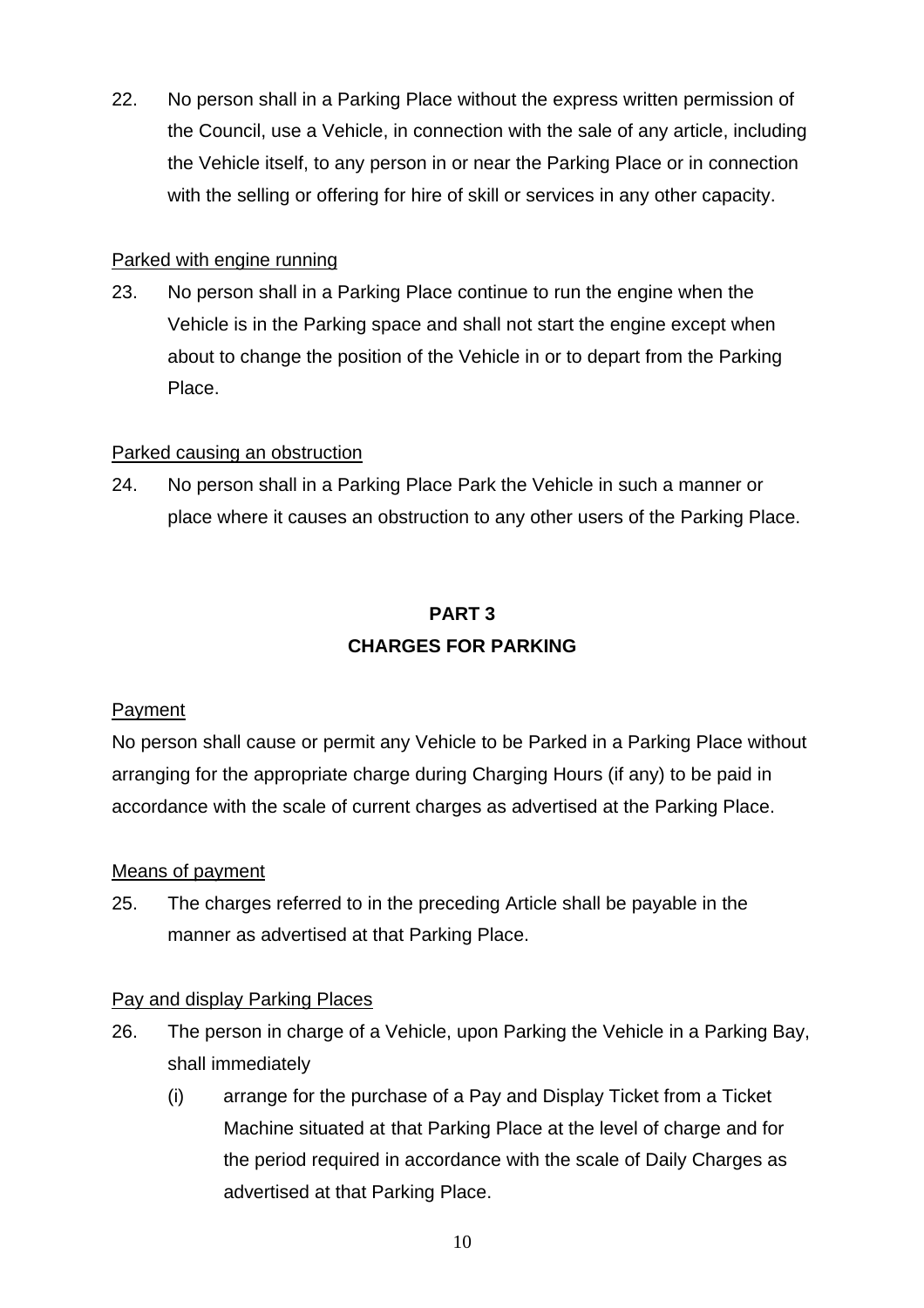(ii) make arrangements to pay the appropriate fee through an Alternative Approved Method of Payment if available such as Phone and Pay at the level of the daily charge and for the period required in accordance with the scale of charges as advertised at that Parking Place.

## Display of ticket

- 27. Save for payment by an Alternative Approved Method of Payment, once a Vehicle has been Parked within a pay and display Parking Place the person in charge of the Vehicle shall ensure that:
	- (i) a valid Pay and Display Ticket has been obtained to cover the entire period that the Vehicle is Parked in the Parking Place, and
	- (ii) the valid Pay and Display Ticket is displayed in the Relevant Position on the Vehicle in respect of which it was issued at all times the Vehicle is Parked.

## Validity of Pay and Display Tickets

- 28. A Pay and Display Ticket is not transferable from one Vehicle to another and on transfer the Pay and Display Ticket ceases to be valid.
- 29. A Pay and Display Ticket is valid only in the Parking Place in which it was issued. This is defined by the reference code of the Ticket Machine located in that Parking Place printed on the Pay and Display Ticket.

## Expiry of Parking period

- 30. The expiry of the period for which the appropriate charge has been paid shall be
	- (i) where a Pay and Display Ticket has been purchased, when the time shown on the clock of the issuing Ticket Machine is later than the Expiry Time shown on the Pay and Display Ticket displayed, or
	- (ii) where an Alternative Approved Method of Payment has been used, when the period for which payment has been made and recorded has been exceeded.

## No Pay and Display Ticket displayed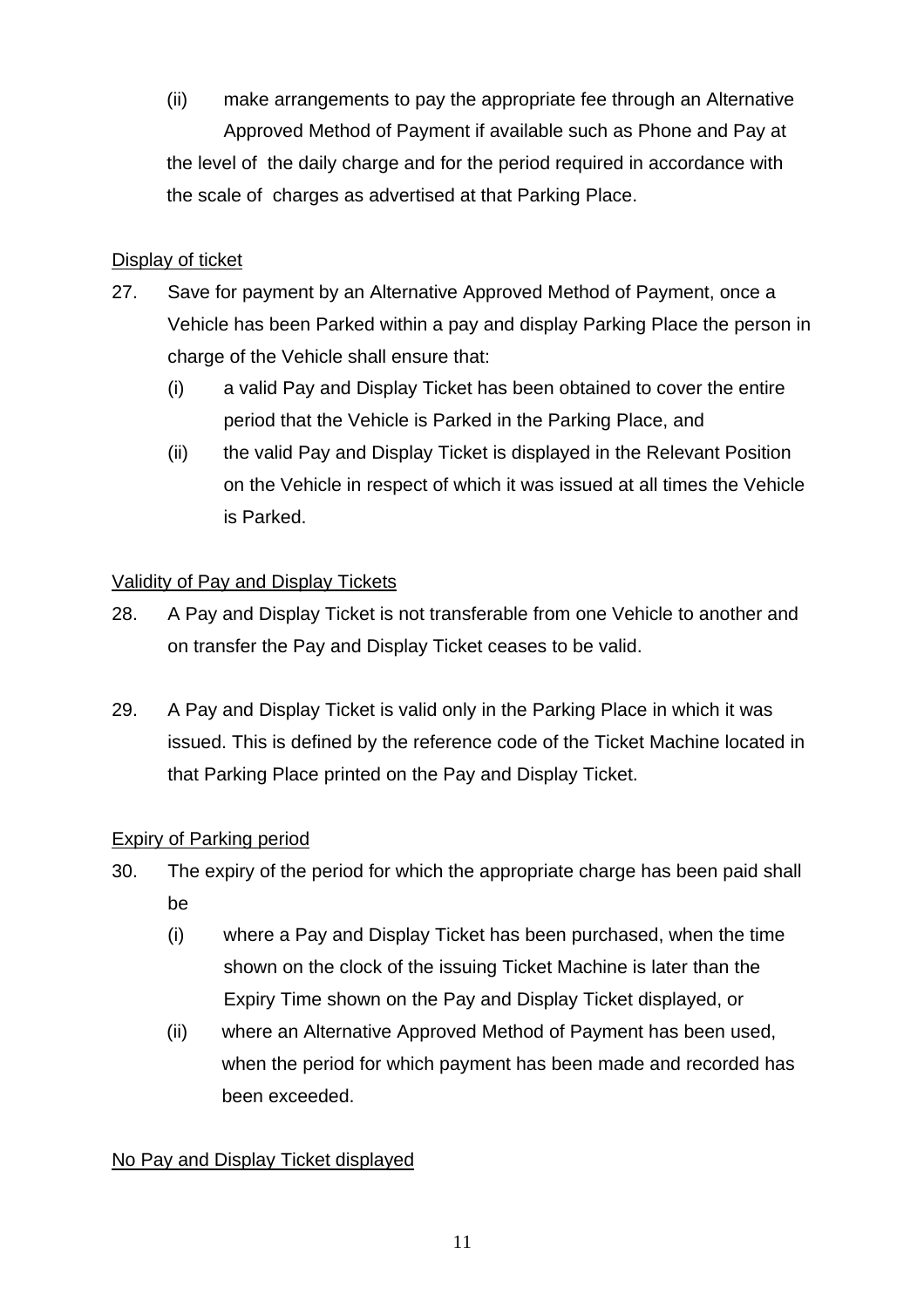- 31. If at any time while a Vehicle is Parked in a Parking Place no Pay and Display Ticket is displayed on that Vehicle in the Relevant Position and in accordance with the provisions of this order, and without proof of permit or valid cashless parking receipt, that the charge has not been paid
- 32. If at the time when a Vehicle is Parked during the Charging Hours in a Parking Place and the nearest Ticket Machine in that Parking Place is out of order, then a ticket shall be obtained from another Ticket Machine within the same Parking Place (where provided) or as directed in the Parking Place or by making alternative provision using the Phone and Pay facility.
- 33. Where no valid Pay and Display Ticket can be obtained from a Ticket Machine within a Parking Place and the Phone and Pay system is unavailable, Vehicles may be Parked in a Parking Place but may not be Parked for longer than the maximum period of Parking in that Parking Place as advertised at the Parking Place.

## Season Tickets / Parking Permits

- 34. Season Tickets / Parking Permits are available from the Council at the appropriate fee, for a Vehicle of a specific class and for a specific Parking Place subject to conditions determined by the Council.
- 35. A Season Ticket / Parking Permit is only valid in the Parking Place(s) in respect of which it was issued, for the Vehicle in respect of which it was issued and up to the date of expiry shown on the Season Ticket / Parking Permit.
- 36. The driver shall abide by the terms stipulated by the Council for the use of the Season Ticket / Parking Permit.

## Display of Season Ticket / Parking Permit

37. A Parking Permit shall be displayed in the Relevant Position on the Vehicle in respect of which it was issued at all times during which the Vehicle is Parked in the Parking Place.

## Replacement Parking Permits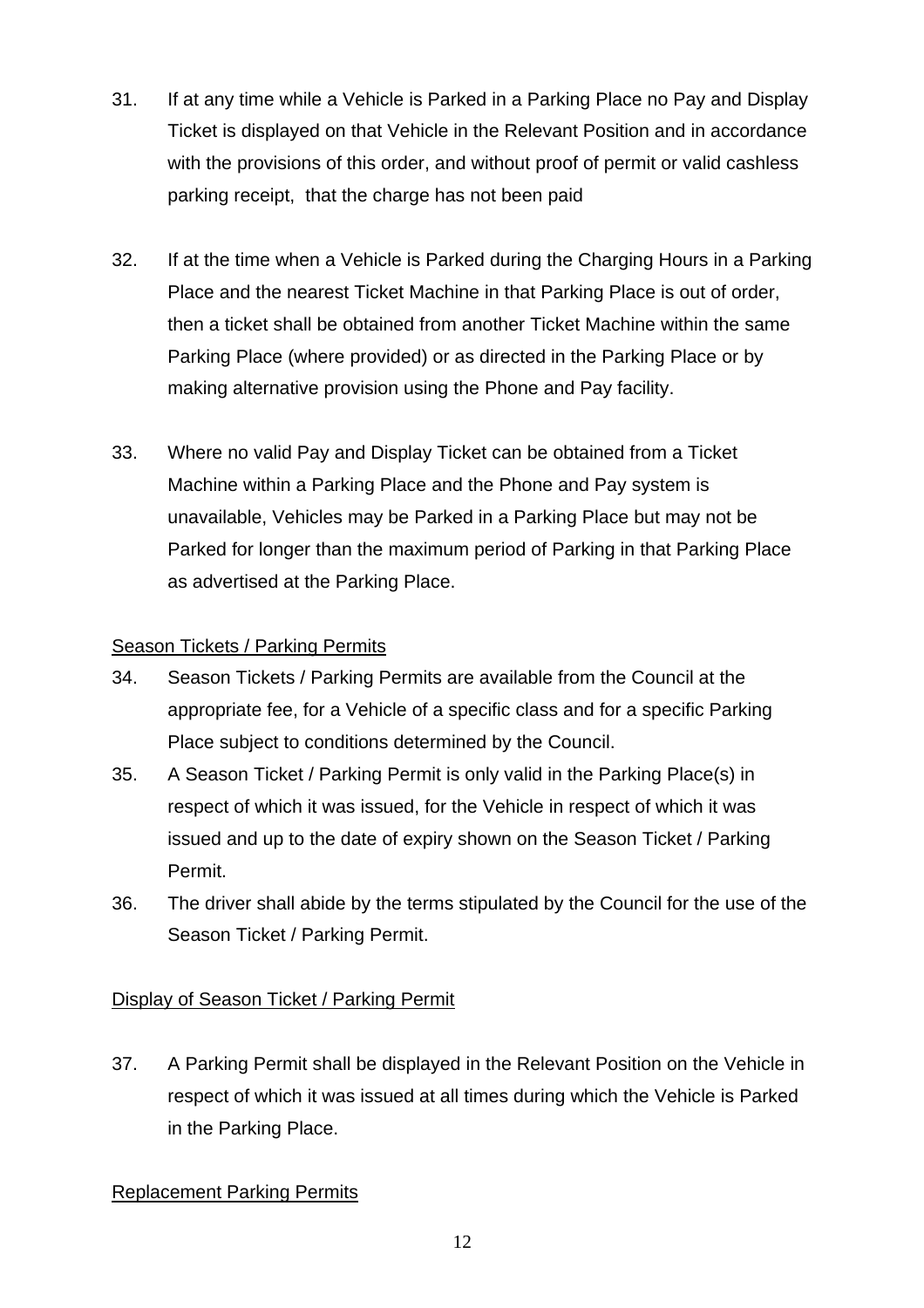38. A damaged or lost Season Ticket / Parking Permit will be replaced on application to the Council and on payment of an administration fee in accordance with Council policies. The damaged or lost Season Ticket / Parking Permit will then become immediately invalid.

## **Surrender**

- 39. A Season Ticket / Parking Permit remains the property of the Council and must be surrendered on request.
- 40. The holder of a Season Ticket / Parking Permit may, on surrendering the Season Ticket / Parking Permit, be entitled to a refund based upon the Council policy in place at that time.

## Restriction on removal

41. When a Pay and Display Ticket or Season Ticket / Parking Permit has been exhibited on a Vehicle in the relevant position no person shall remove the Pay and Display Ticket or Parking Permit from the Vehicle until the Vehicle is removed from the Parking Place.

# **PART 4 EXEMPTIONS**

## Exemption from daily Charge

- 42. No daily charge shall be payable in respect of;
	- (i) a Vehicle which displays in the relevant position a valid Disabled Person's Badge provided that the Vehicle immediately before or after the act of Parking has been used or is about to be used by the person(s) in respect of whom the badge is issued;
	- (ii) a Motor Cycle; or
	- (iii) a Vehicle Parked displaying in a relevant position a Season Ticket / Parking Permit valid for that Parking Place.
	- (iv) a Vehicle parked within the Operational Days and Hours of the Parking Place but outside of the Charging Period displayed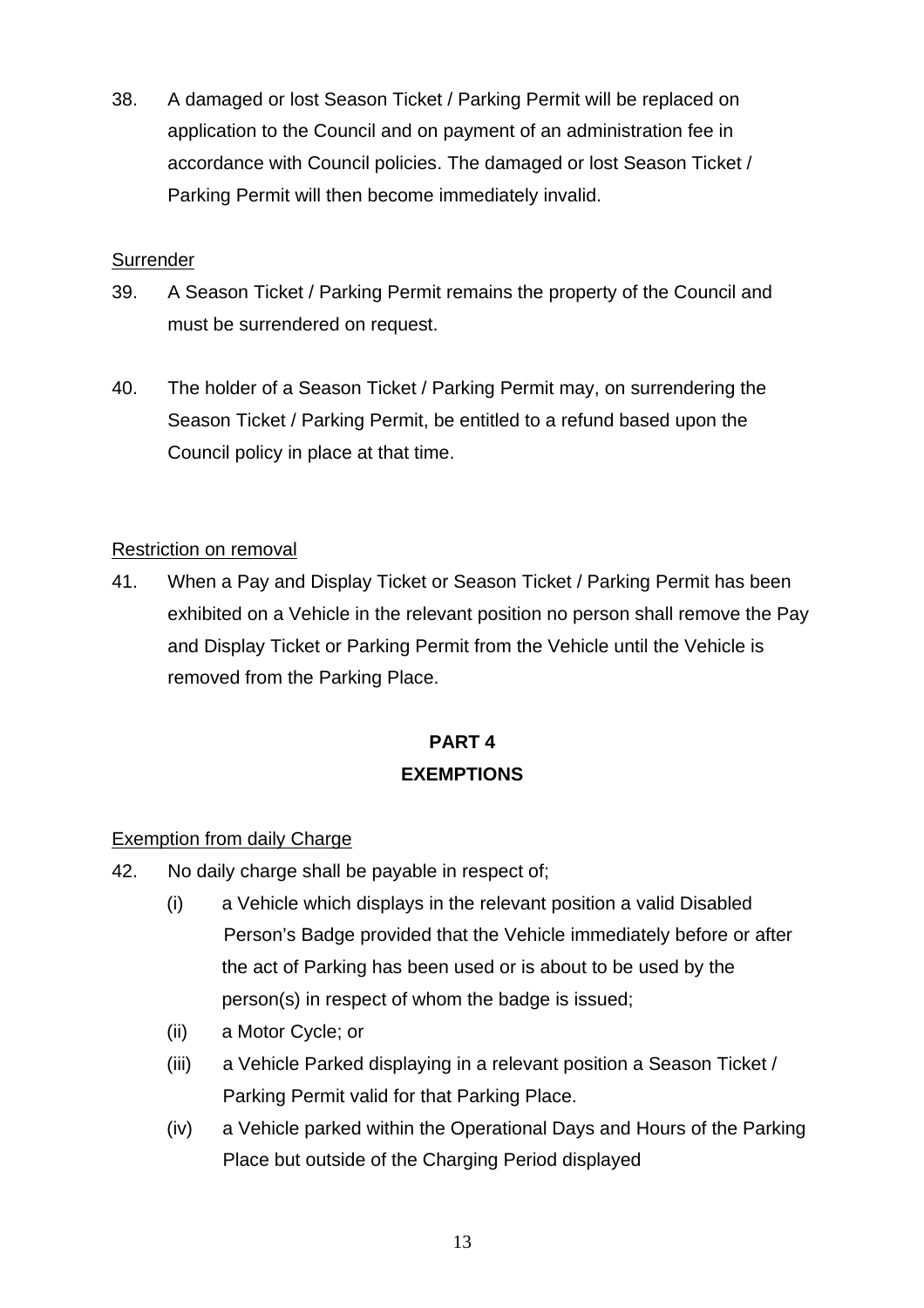### Absence of Ticket Machine

43. If at the time when a Vehicle is Parked in a Parking Place during the charging hours there is no Ticket Machine at the Parking Place, or all the Ticket Machines at that Parking Place carry notices placed upon them by a person duly authorised by the Council indicating that they are out of order, the driver of that Vehicle shall be expected to make payment using the Alternative Approved Method of Payment.

### Payment by Alternative Approved Method of Payment

44. Where arrangements to pay the Daily Charge have been made through an Alternative Approved Method of Payment and no Pay and Display Ticket is produced by following the process, the driver of a vehicle shall be exempt from the requirement to display such a ticket.

## **PART 5**

## **RELOCATION, REMOVAL AND DISPOSAL OF VEHICLES**

## **Emergencies**

45. A person authorised by the Council or a Police Constable in uniform may, using such measures as are appropriate, move or cause to be moved in the case of an emergency to any place he/she thinks fit, any Vehicle Parked in a Parking Place.

## Contraventions in suspended Parking Place

46. A person authorised by the Council may, using such measures as are appropriate, move or cause to be moved to any place he/she thinks fit, any Vehicle Parked in a Parking Place which has been closed or suspended in whole or in part by the Council and the cost of movement or removal and safe keeping shall be the liability of the owner of the vehicle.

## Safe keeping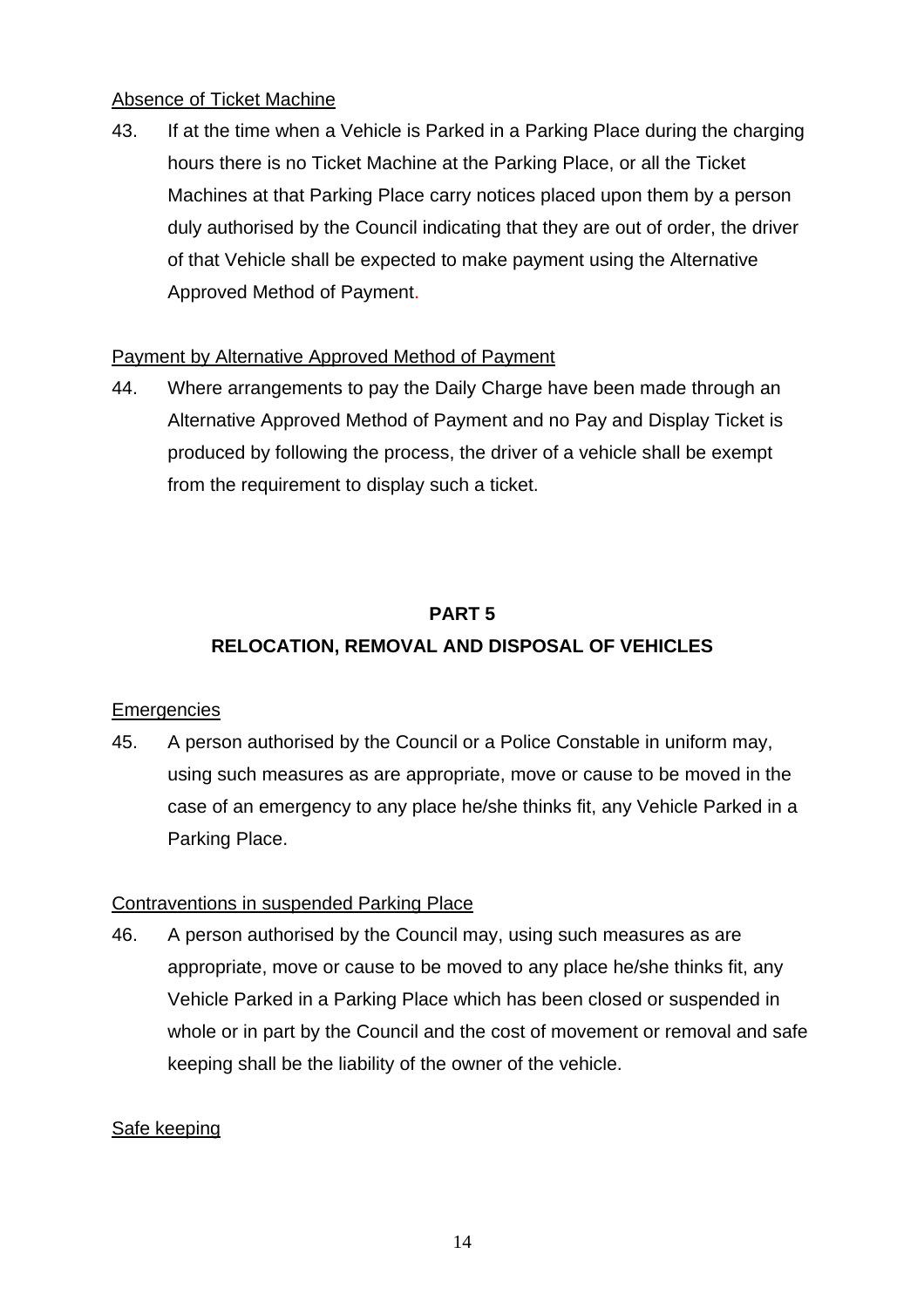47. Any person removing a Vehicle from a Parking Place under the provisions of this Order shall make such arrangements as may be reasonably necessary to provide for the safe keeping of the Vehicle.

## Disposal of Vehicles abandoned in Parking Places

48. The Council may sell or otherwise dispose of, in accordance with current legislation, a Vehicle which has been, or could at any time be, removed from a Parking Place if the Vehicle appears to have been abandoned.

## **PART 6 CONTRAVENTION AND PENALTY CHARGE**

## **Contravention**

49. Save for the provisions in Part 7, if a Vehicle is Parked in a Parking Place within the Operational Days and Hours without complying with the requirements of this Order, a contravention shall have occurred and a Penalty Charge shall be payable. A Penalty Charge Notice may then be served and/or the vehicle may be removed from the location.

## Restriction on removal of notices

- 50. A notice fixed to a Vehicle in accordance with this Order shall not be removed or interfered with except by or under the authority of:
	- (i) the Owner, or person in charge of, the Vehicle;
	- (ii) the Council for the Parking Place in which the Vehicle in question was found.

## Indications as Evidence

51. The particulars given in any notice served on a Vehicle in accordance with the provisions of this Order shall be treated as evidence in any proceedings relating to failure to pay the Penalty Charge.

## **PART 7 LIABILITY AND OTHER PROVISIONS**

## **Liability**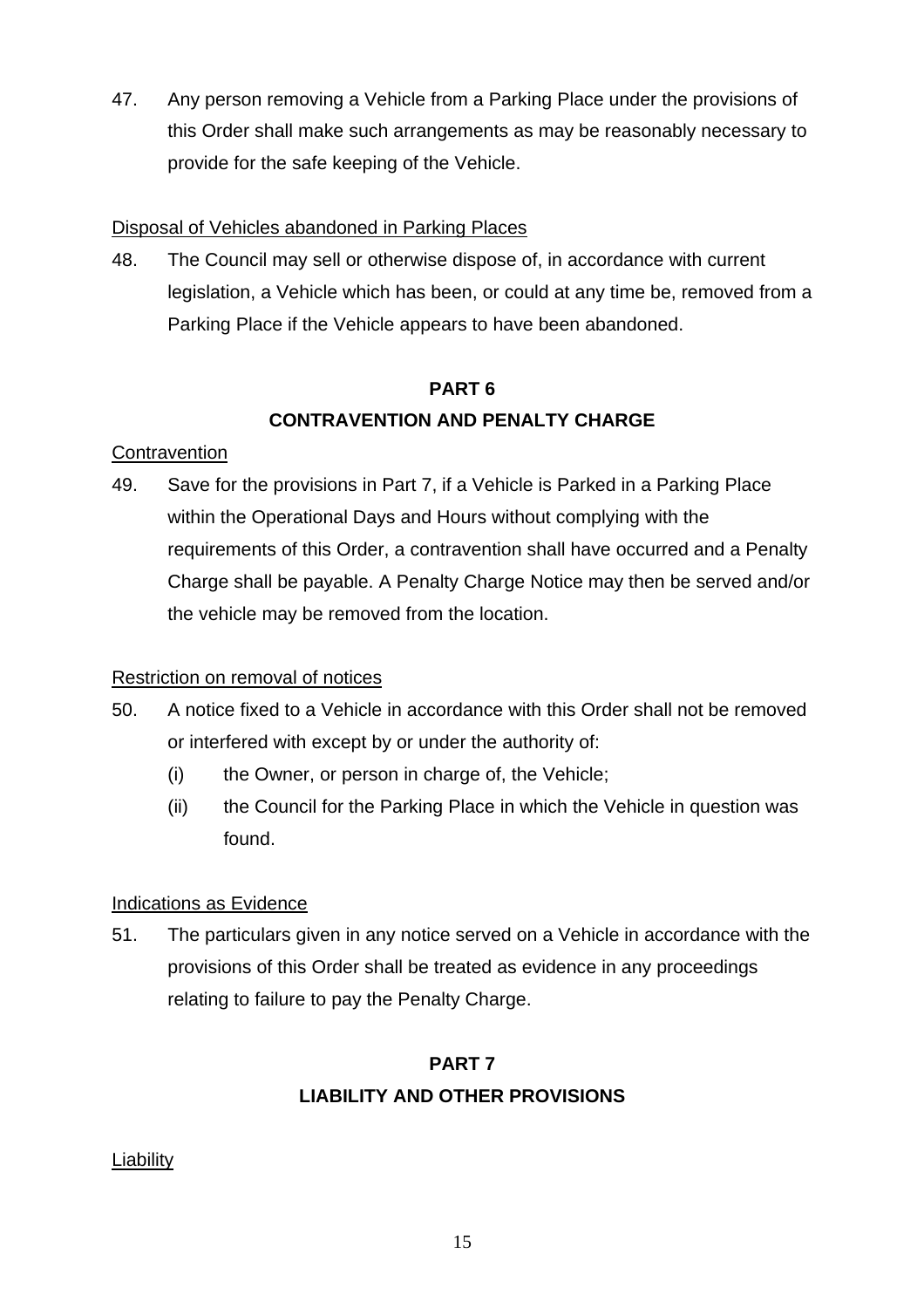52. The Council accepts no liability for the loss or damage to Vehicles or other property left in any of the Parking Places to which this Order applies save for that arising from the negligence of the Council.

## Validity

53. If a court, the Department for Transport, the Traffic Penalty Tribunal or the Traffic Enforcement Centre declares any part of this Order to be invalid or unenforceable, such declaration shall not invalidate the remainder of the Order.

## Driving within a Parking Place

- 54. Where in a Parking Place signs are erected or surface markings are laid for the purpose of
	- (i) indicating the entrance to or exit from the Parking Place, or
	- (ii) indicating that a Vehicle using the Parking Place shall proceed in a specified direction within the Parking Place, any person who drives or permits to be driven any Vehicle
	- (i) so that it enters the Parking Place otherwise than by an entrance or leaves the Parking Place otherwise than by an exit, so indicated, or
	- (ii) in a direction other than so specified shall be liable to prosecution.
- 55. Any person who, without with the permission of a person authorised by the Council in that behalf, drives or permits to be driven any Vehicle in a Parking Place for any purpose other than the purpose of leaving that Vehicle in the Parking Place in accordance with the provisions of this Order or for the purpose of departing from the Parking Place shall be liable to prosecution.

## Wilful damage

56. Any person who with intent to defraud interferes with a Ticket Machine or operates or attempts to operate it by the insertion of objects other than undamaged and unaltered coins of legal tender and of the appropriate denomination, shall be liable to prosecution.

## Domestic purposes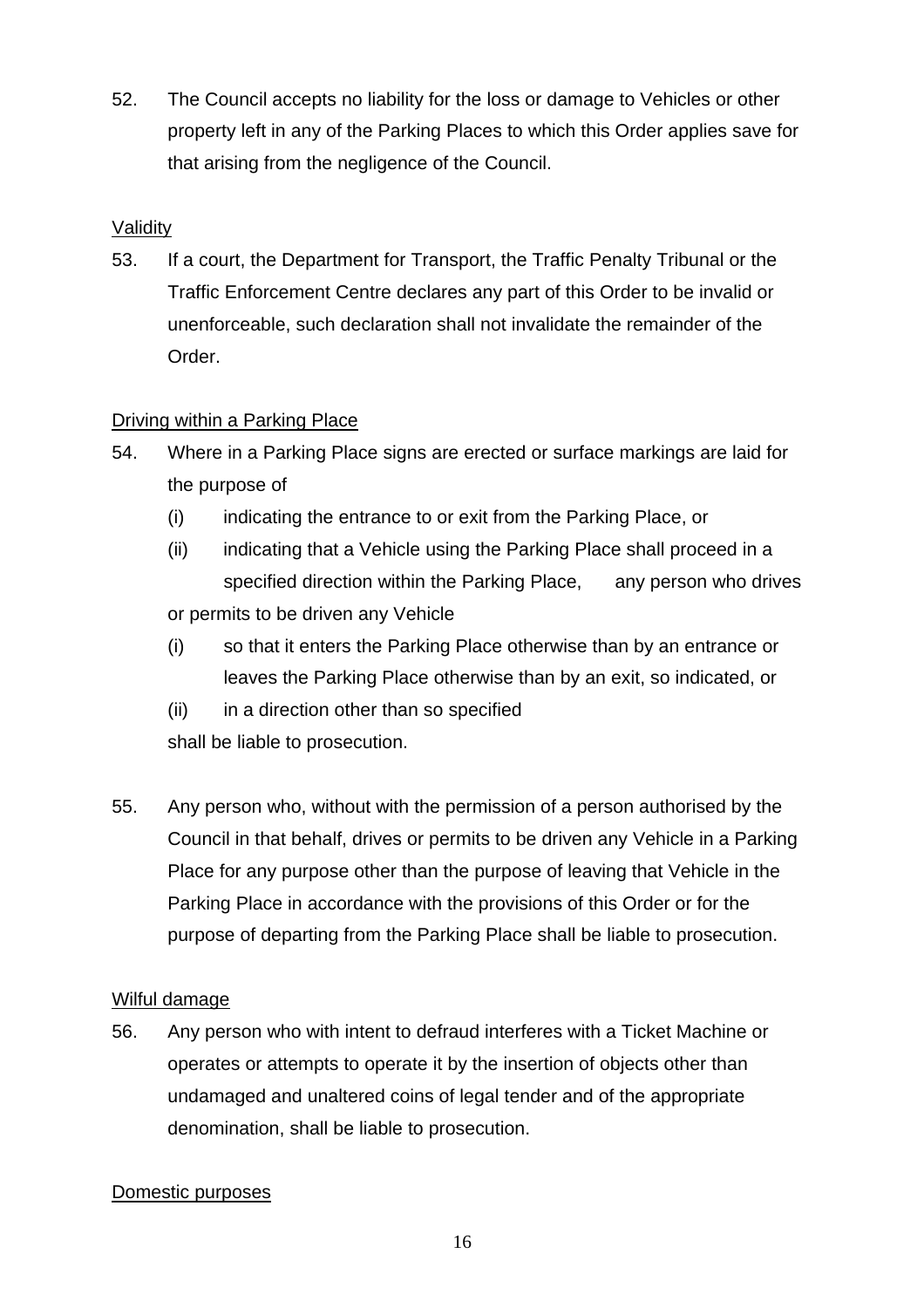- 57. Any person who uses any part of the Parking Place or any Vehicle Parked in a Parking Place
	- (i) for sleeping or camping or cooking, or
	- (ii) for the purpose of servicing or washing any Vehicle or part thereof other than is reasonably necessary to enable the Vehicle to depart from the Parking Place, shall be liable to prosecution.

### **Behaviour**

- 58. Any person who wilfully sounds any horn or any other similar instrument on a Vehicle except when about to change the position of the Vehicle in or to depart from the Parking Place shall be liable to prosecution.
- 59. Any person who in Parking Place shouts or otherwise makes any loud noise to the disturbance or annoyance of users of the Parking Place or residents or premises in the neighbourhood shall be liable to prosecution.
- 60. Any person who in a Parking Place uses any threatening, abusive or insulting language, gesture or conduct with intent to put any person in fear or so as to occasion a breach of the peace or whereby a breach of the peace is likely to be occasioned shall be liable to prosecution.

## Other activities

- 61. Any person who in a Parking Place
	- (i) erects or causes or permits to be erected any tent, booth, stand, building or other structure without the written consent of the Council, or
	- (ii) lights or causes to be lit any fire, shall be liable to prosecution.

## **PART 8**

## **REVOCATIONS**

## Revocations

62. This Order supplements all previous orders made by Tamworth Borough Council and all their Amendments.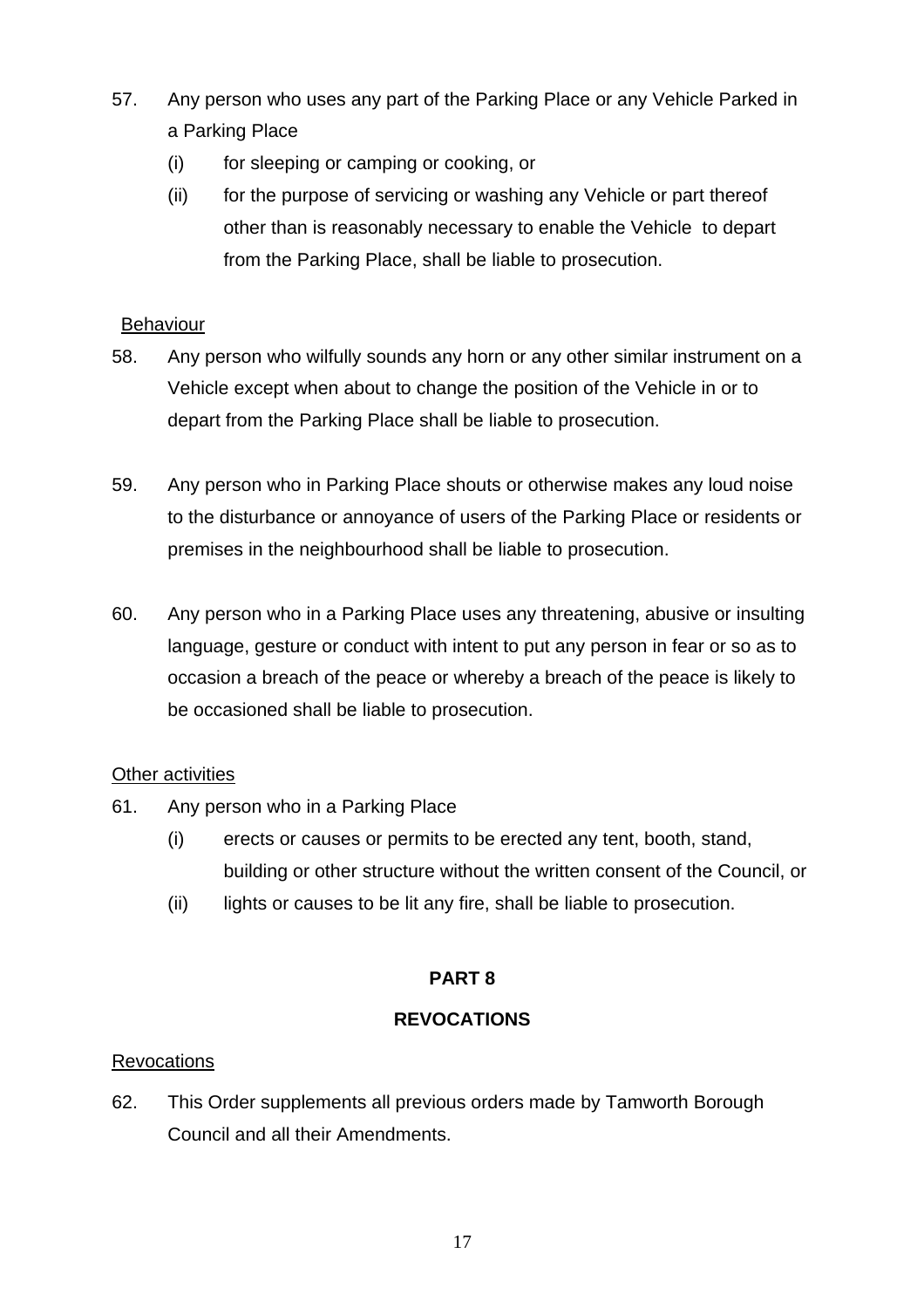**EXECUTED as a Deed by affixing the COMMON SEAL of Tamworth Borough Council in the presence of** 

**Dated this day of 20**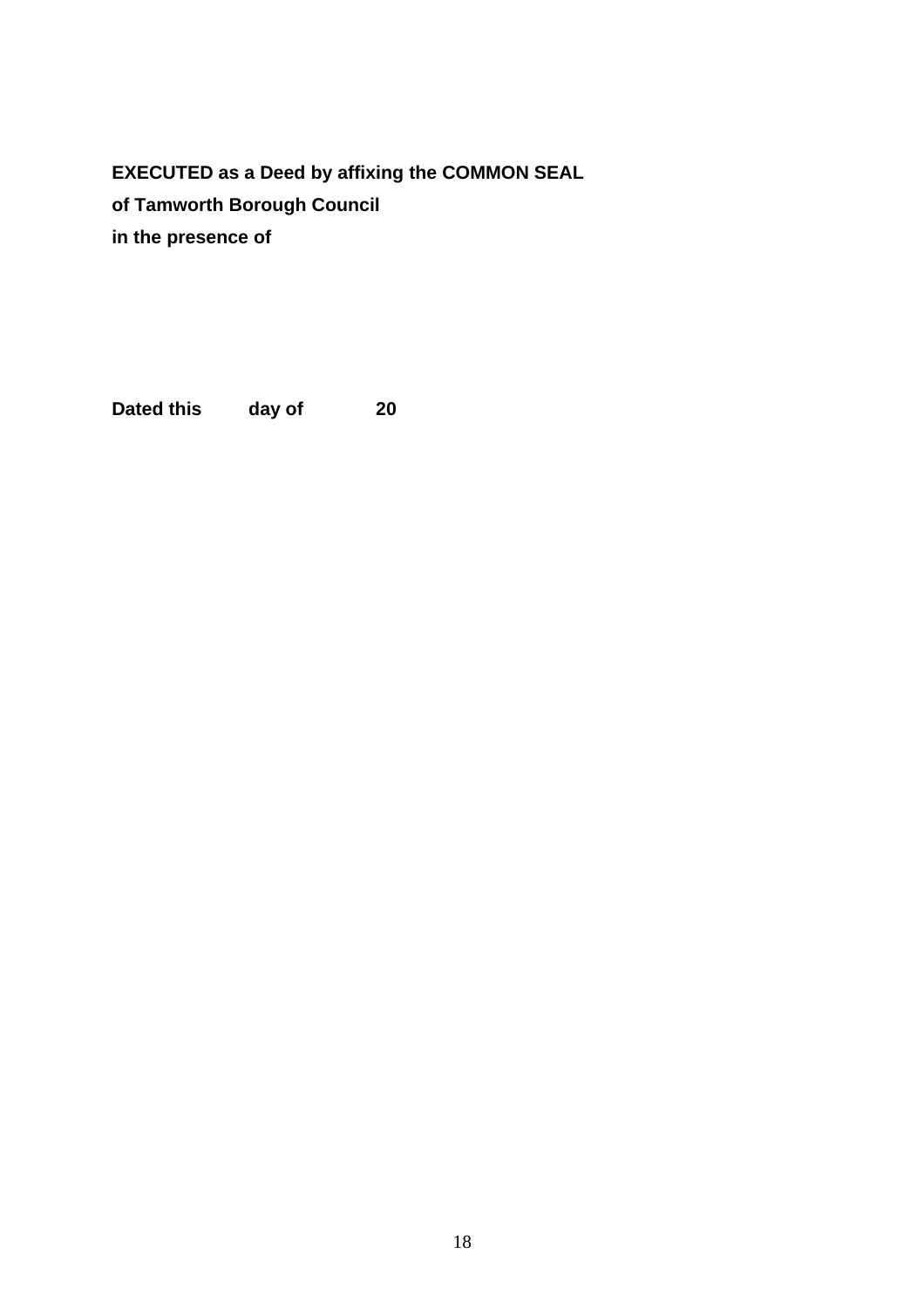# **THE BOROUGH OF Tamworth (PHONE & PAY OFF STREET PARKING PLACES)**

## **ORDER 2014**

### **SCHEDULE 1 – PAYMENT PARKING PLACES**

| Name of<br><b>Parking</b><br><b>Place</b> | <b>Special</b><br>classes of<br><b>Vehicle</b><br>(if any)                                                               | Days and<br>hours of<br>operation of<br><b>Parking</b><br><b>Place</b> | Charging days and hours, maximum<br>stay<br>and Valid permit holders                                                                                                                                                                                                                                                                                                                                                                                                                                                                                                                                                                                                                         |
|-------------------------------------------|--------------------------------------------------------------------------------------------------------------------------|------------------------------------------------------------------------|----------------------------------------------------------------------------------------------------------------------------------------------------------------------------------------------------------------------------------------------------------------------------------------------------------------------------------------------------------------------------------------------------------------------------------------------------------------------------------------------------------------------------------------------------------------------------------------------------------------------------------------------------------------------------------------------|
| Holloway<br><b>Mill Lane</b>              | <b>Cars and Light</b><br>Vans Only not<br>exceeding 1525<br><b>Kg ULW</b><br><b>Motorcycles</b><br><b>Cars and Light</b> | <b>All Days and</b><br><b>Hours</b>                                    | Pay and Display Machines Monday -Saturday<br>08:00-18:00<br>Maximum stay two hours (no return within 2 hours<br>except for valid permit holders)<br>Phone and Pay Monday - Saturday 08:00 -18-00<br>Maximum stay two hours with option to increase by<br>additional 2 hours only<br>Charges apply as above except Christmas Day,<br>Boxing Day, New Years Day and any other Bank<br>Holiday as defined by regulation and for Disabled<br><b>Badge Holders and Motorcycles</b><br><b>Castle Hotel Residents Parking Permit Valid</b><br>08:00 Daily until 09:30am the following day<br><b>Town Centre Resident Permit Holders</b><br>Pay and Display Machines Monday -Saturday<br>08:00-18:00 |
|                                           | Vans Only not<br>exceeding 1525<br><b>Kg ULW</b><br><b>Motorcycles</b>                                                   | <b>All Days and</b><br><b>Hours</b>                                    | Maximum stay two hours (no return within 2 hours)<br>Phone and Pay Monday - Saturday 08:00 -18-00<br>Maximum stay two hours with option to increase by<br>additional 2 hours only<br>Charges apply as above except Christmas Day,<br>Boxing Day, New Years Day and any other Bank<br>Holiday as defined by regulation and for Disabled<br><b>Badge Holders and Motorcycles</b><br><b>Town Centre Resident Permit Holders</b>                                                                                                                                                                                                                                                                 |
| <b>Church Lane</b>                        | <b>Cars and Light</b><br>Vans Only not<br>exceeding 1525<br><b>Kg ULW</b><br><b>Motorcycles</b>                          | <b>All Days and</b><br><b>Hours</b>                                    | Pay and Display Machines Monday -Saturday<br>08:00-18:00<br>Maximum Stay all day<br>Phone and Pay Monday - Sunday 08:00 -18-00<br>Flexible carry over tariff<br>All Day and 2 day rollover rates as advertised<br>on tariff boards<br>Maximum stay all day and overnight charging<br>options as advertised                                                                                                                                                                                                                                                                                                                                                                                   |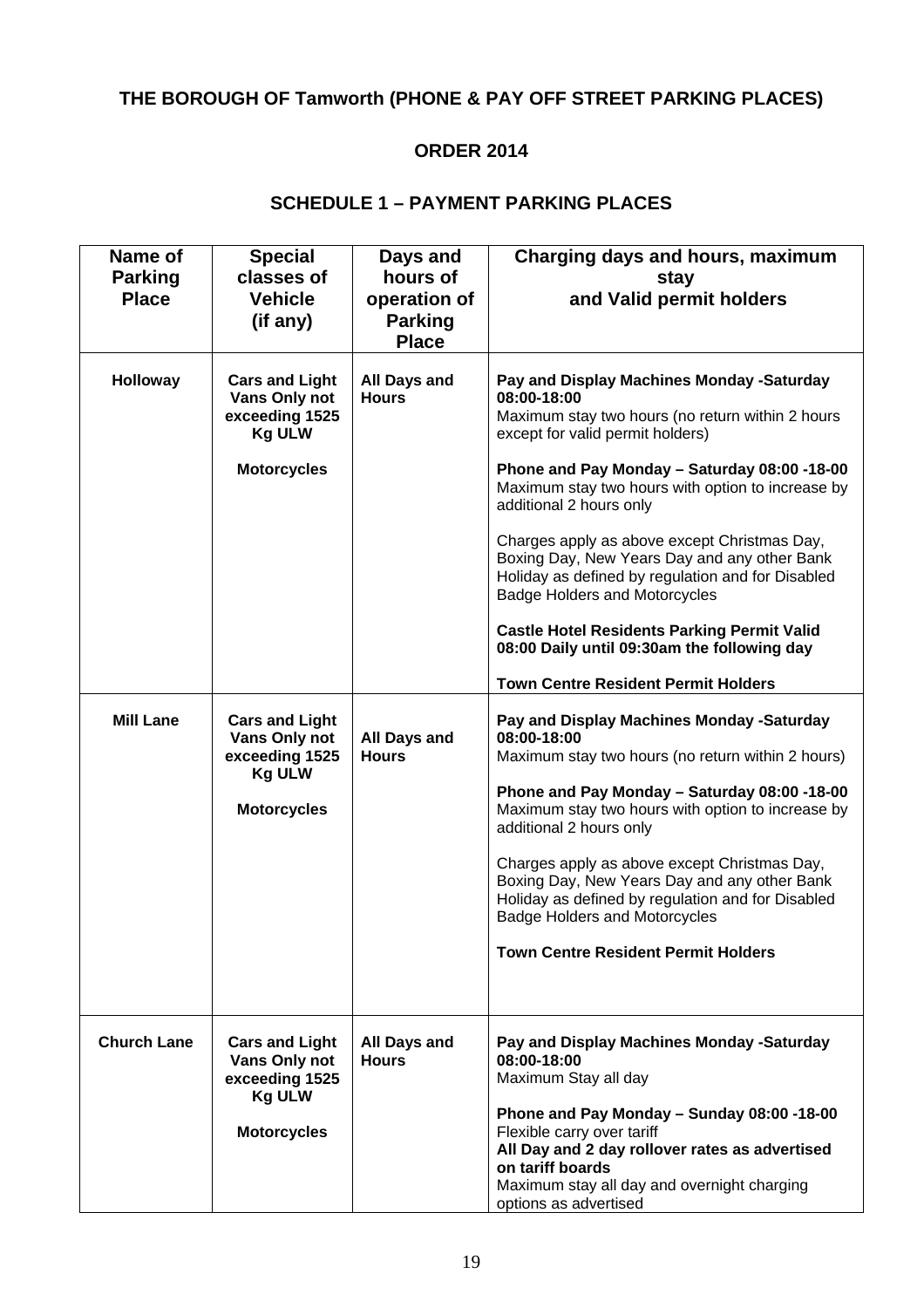| Name of<br><b>Parking</b><br><b>Place</b>   | <b>Special</b><br>classes of<br><b>Vehicle</b><br>(if any)                                                                                                         | Days and<br>hours of<br>operation of<br><b>Parking</b> | Charging days and hours, maximum<br>stay<br>and Valid permit holders                                                                                                                                                                                                                                                                                                                                                                                                                                                      |
|---------------------------------------------|--------------------------------------------------------------------------------------------------------------------------------------------------------------------|--------------------------------------------------------|---------------------------------------------------------------------------------------------------------------------------------------------------------------------------------------------------------------------------------------------------------------------------------------------------------------------------------------------------------------------------------------------------------------------------------------------------------------------------------------------------------------------------|
|                                             |                                                                                                                                                                    | <b>Place</b>                                           | Charges apply as above except Christmas Day,<br>Boxing Day, New Years Day and any other Bank<br>Holiday as defined by regulation and for Disabled<br><b>Badge Holders and Motorcycles</b><br><b>Town Centre Resident Permit Holders</b><br><b>Long Stay Season Permit Holders</b>                                                                                                                                                                                                                                         |
| <b>Bolebridge</b><br><b>Island Car Park</b> | <b>Cars and Light</b><br>Vans Only not<br>exceeding 1525<br><b>Kg ULW</b><br><b>Motorcycles</b><br><b>Hackney</b><br>carriages and<br>taxis in marked<br>bays only | <b>All Days and</b><br><b>Hours</b>                    | Pay and Display Machines Monday -Saturday<br>08:00-18:00<br>Maximum stay 4 hours<br>Phone and Pay Monday - Saturday 08:00 -18-00<br>Flexible carry over tariff<br>Charges apply as above except Christmas Day,<br>Boxing Day, New Years Day and any other Bank<br>Holiday as defined by regulation and for Disabled<br><b>Badge Holders and Motorcycles</b><br><b>Town Centre Resident Permit Holders</b>                                                                                                                 |
| <b>Albion Street</b>                        | <b>Cars and Light</b><br>Vans Only not<br>exceeding 1525<br><b>Kg ULW</b><br><b>Motorcycles</b>                                                                    | <b>All Days and</b><br><b>Hours</b>                    | Pay and Display Machines Monday -Saturday<br>08:00-18:00<br>Maximum stay all day<br>Phone and Pay Monday - Saturday 08:00 -18-00<br>Flexible carry over tariff<br>All Day and 2 day rollover rates as advertised<br>on tariff boards<br>Charges apply as above except Christmas Day,<br>Boxing Day, New Years Day and any other Bank<br>Holiday as defined by regulation and for Disabled<br><b>Badge Holders and Motorcycles</b><br><b>Town Centre Resident Permit Holders</b><br><b>Long Stay Season Permit Holders</b> |
| <b>Marmion Street</b>                       | <b>Cars and Light</b><br>Vans Only not<br>exceeding 1525<br><b>Kg ULW</b><br><b>Motorcycles</b>                                                                    | All Days and<br><b>Hours</b>                           | Pay and Display Machines Monday -Saturday<br>08:00-18:00<br>Maximum stay all day<br>Phone and Pay Monday - Saturday 08:00 -18-00<br>Flexible carry over tariff<br>All Day and 2 day rollover rates as advertised<br>on tariff boards<br>Charges apply as above except Christmas Day,<br>Boxing Day, New Years Day and any other Bank                                                                                                                                                                                      |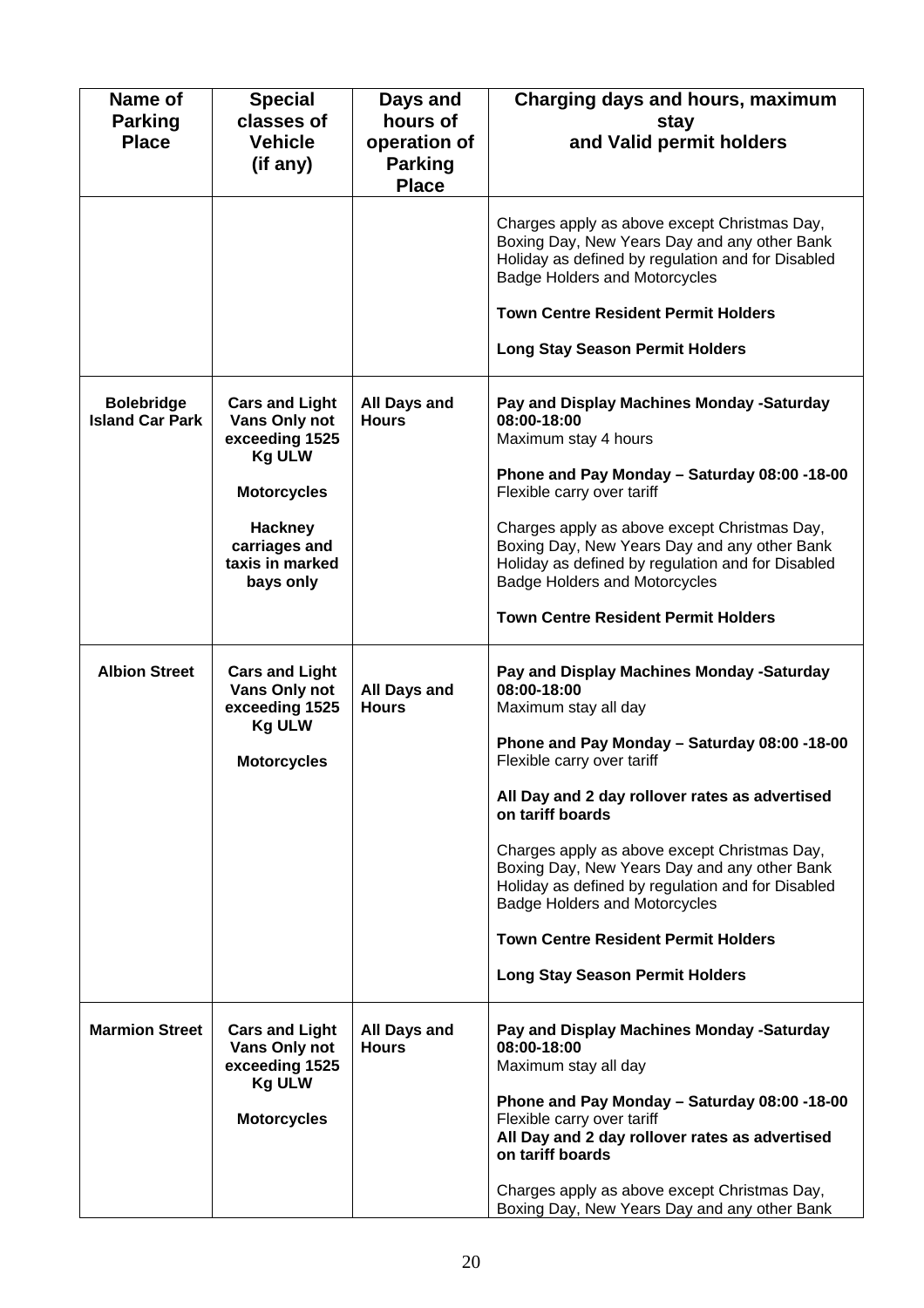| Name of                | <b>Special</b>        | Days and            | Charging days and hours, maximum                                                             |
|------------------------|-----------------------|---------------------|----------------------------------------------------------------------------------------------|
| <b>Parking</b>         | classes of            | hours of            | stay                                                                                         |
| <b>Place</b>           | <b>Vehicle</b>        | operation of        | and Valid permit holders                                                                     |
|                        | (if any)              | <b>Parking</b>      |                                                                                              |
|                        |                       | <b>Place</b>        |                                                                                              |
|                        |                       |                     | Holiday as defined by regulation and for Disabled                                            |
|                        |                       |                     | <b>Badge Holders and Motorcycles</b>                                                         |
|                        |                       |                     | <b>Town Centre Resident Permit Holders</b>                                                   |
|                        |                       |                     |                                                                                              |
|                        |                       |                     | <b>Long Stay Season Permit Holders</b>                                                       |
|                        |                       |                     |                                                                                              |
|                        |                       |                     |                                                                                              |
|                        |                       |                     |                                                                                              |
| Aldergate              | <b>Cars and Light</b> |                     | Pay and Display Machines Monday -Saturday                                                    |
|                        | Vans Only not         | <b>All Days and</b> | 08:00-18:00                                                                                  |
|                        | exceeding 1525        | <b>Hours</b>        | Maximum stay 4 hours                                                                         |
|                        | <b>Kg ULW</b>         |                     |                                                                                              |
|                        |                       |                     | Phone and Pay Monday - Saturday 08:00 -18-00                                                 |
|                        | <b>Motorcycles</b>    |                     | Maximum stay 4 hours no option to extend                                                     |
|                        |                       |                     | Flexible carry over tariff                                                                   |
|                        |                       |                     |                                                                                              |
|                        |                       |                     | Charges apply as above except Christmas Day,<br>Boxing Day, New Years Day and any other Bank |
|                        |                       |                     | Holiday as defined by regulation and for Disabled                                            |
|                        |                       |                     | <b>Badge Holders and Motorcycles</b>                                                         |
|                        |                       |                     |                                                                                              |
|                        |                       |                     | <b>Town Centre Resident Permit Holders</b>                                                   |
|                        |                       |                     |                                                                                              |
|                        |                       |                     |                                                                                              |
|                        |                       |                     |                                                                                              |
| <b>Hospital Street</b> | <b>Cars and Light</b> |                     | Pay and Display Machines Monday -Saturday                                                    |
|                        | Vans Only not         | <b>All Days and</b> | 08:00-18:00                                                                                  |
|                        | exceeding 1525        | <b>Hours</b>        | Maximum stay all day                                                                         |
|                        | <b>Kg ULW</b>         |                     |                                                                                              |
|                        |                       |                     |                                                                                              |
|                        | <b>Motorcycles</b>    |                     | Phone and Pay Monday - Saturday 08:00 -18-00<br>Flexible carry over tariff                   |
|                        |                       |                     |                                                                                              |
|                        |                       |                     | All Day and 2 day rollover rates as advertised                                               |
|                        |                       |                     | on tariff boards                                                                             |
|                        |                       |                     |                                                                                              |
|                        |                       |                     | Charges apply as above except Christmas Day,                                                 |
|                        |                       |                     | Boxing Day, New Years Day and any other Bank                                                 |
|                        |                       |                     | Holiday as defined by regulation and for Disabled                                            |
|                        |                       |                     | <b>Badge Holders and Motorcycles</b>                                                         |
|                        |                       |                     |                                                                                              |
|                        |                       |                     | <b>Town Centre Resident Permit Holders</b>                                                   |
|                        |                       |                     | <b>Long Stay Season Permit Holders</b>                                                       |
|                        |                       |                     |                                                                                              |
|                        |                       |                     |                                                                                              |
|                        |                       |                     |                                                                                              |
| <b>Lower Gungate</b>   | <b>Cars and Light</b> |                     | Pay and Display Machines Monday -Saturday                                                    |
|                        | Vans Only not         | All Days and        | 08:00-18:00                                                                                  |
|                        | exceeding 1525        | <b>Hours</b>        | Maximum stay all day                                                                         |
|                        | <b>Kg ULW</b>         |                     |                                                                                              |
|                        |                       |                     | Phone and Pay Monday - Saturday 08:00 -18-00                                                 |
|                        | <b>Motorcycles</b>    |                     | Flexible carry over tariff                                                                   |
|                        |                       |                     | All Day and 2 day rollover rates as advertised                                               |
|                        |                       |                     | on tariff boards                                                                             |
|                        |                       |                     |                                                                                              |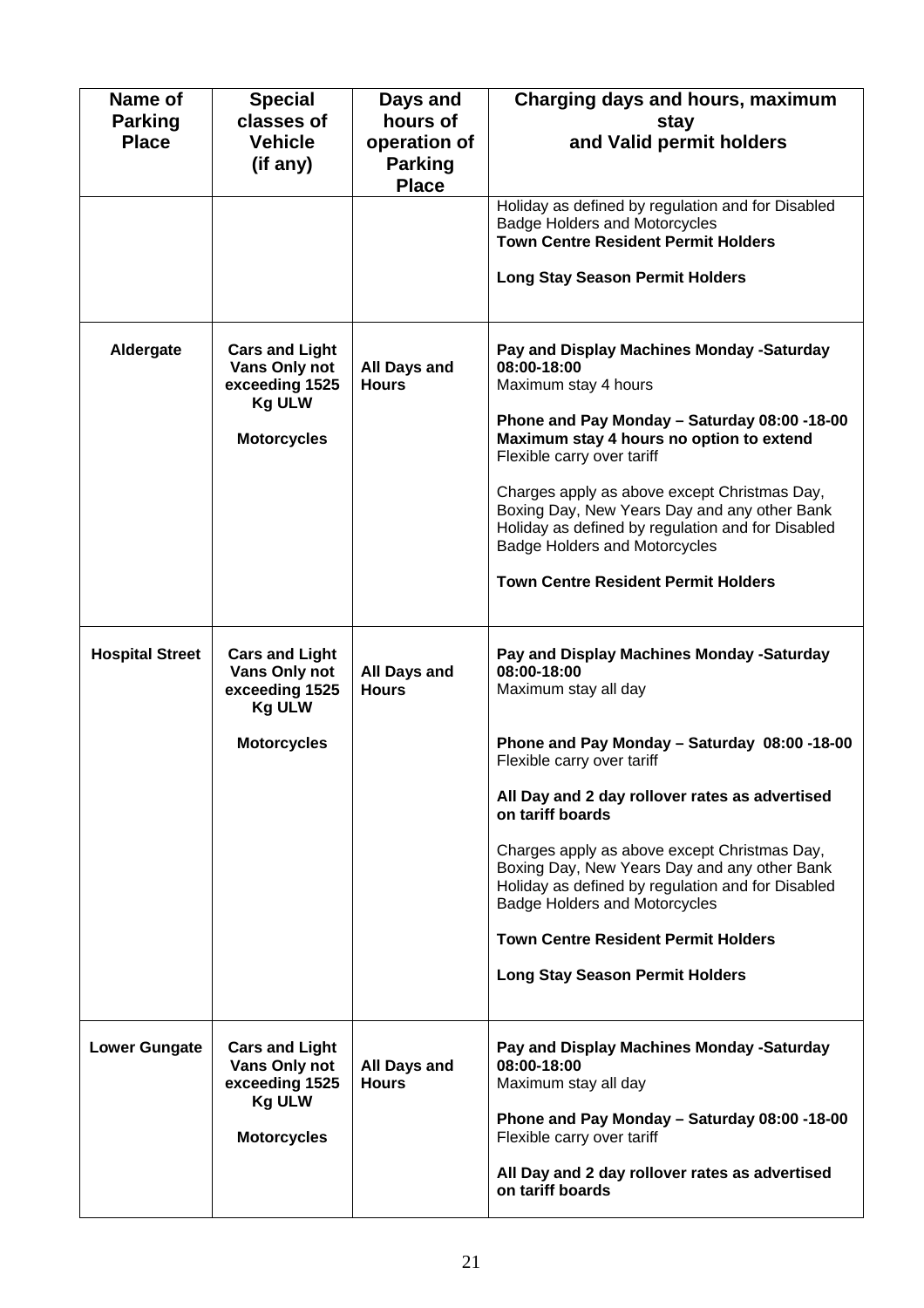| Name of<br><b>Parking</b><br><b>Place</b> | <b>Special</b><br>classes of<br><b>Vehicle</b><br>(if any)                                                                                                                                                                                                         | Days and<br>hours of<br>operation of<br><b>Parking</b><br><b>Place</b> | Charging days and hours, maximum<br>stay<br>and Valid permit holders                                                                                                                                                                                                                                                                                                                                                                                                                                                                          |
|-------------------------------------------|--------------------------------------------------------------------------------------------------------------------------------------------------------------------------------------------------------------------------------------------------------------------|------------------------------------------------------------------------|-----------------------------------------------------------------------------------------------------------------------------------------------------------------------------------------------------------------------------------------------------------------------------------------------------------------------------------------------------------------------------------------------------------------------------------------------------------------------------------------------------------------------------------------------|
|                                           |                                                                                                                                                                                                                                                                    |                                                                        | Charges apply as above except Christmas Day,<br>Boxing Day, New Years Day and any other Bank<br>Holiday as defined by regulation and for Disabled<br><b>Badge Holders and Motorcycles</b><br><b>Town Centre Resident Permit Holders</b><br><b>Long Stay Season Permit Holders</b><br>Globe Inn Parking Permits Valid from 16:30 until<br>09:30am the following day                                                                                                                                                                            |
| <b>Jolly Sailor</b>                       | <b>Cars and Light</b><br>Vans Only not<br>exceeding 1525<br><b>Kg ULW</b><br><b>Motorcycles</b><br><b>Coaches and</b><br><b>Motorhomes in</b><br>designated<br>parking area<br>only<br><b>Cars not</b><br>permitted in<br>these areas<br>(no overnight<br>camping) | <b>All Days and</b><br><b>Hours</b>                                    | Pay and Display Machines Monday -Saturday<br>08:00-18:00<br>Maximum stay all day<br>Phone and Pay Monday - Saturday 08:00 -18-00<br>Flexible carry over tariff<br>All Day and 2 day rollover rates as advertised<br>on tariff boards<br>Charges apply as above except Christmas Day,<br>Boxing Day, New Years Day and any other Bank<br>Holiday as defined by regulation and for Disabled<br><b>Badge Holders and Motorcycles</b><br><b>Town Centre Resident Permit Holders</b><br><b>Jolly Sailor and Riverdrive Permit Holders</b>          |
| <b>Riverdrive</b>                         | <b>Cars and Light</b><br>Vans Only not<br>exceeding 1525<br><b>Kg ULW</b><br><b>Motorcycles</b>                                                                                                                                                                    | <b>All Days and</b><br><b>Hours</b>                                    | Pay and Display Machines - Monday -Saturday<br>08:00-18:00<br>Maximum stay all day<br>Phone and Pay - Monday - Saturday 08:00 - 18-<br>00<br>Flexible carry over tariff<br>All Day and 2 day rollover rates as advertised<br>on tariff boards<br>Charges apply as above except Christmas Day,<br>Boxing Day, New Years Day and any other Bank<br>Holiday as defined by regulation and for Disabled<br><b>Badge Holders and Motorcycles</b><br><b>Town Centre Resident Permit Holders</b><br><b>Jolly Sailor and Riverdrive Permit Holders</b> |
| <b>Spinning</b><br><b>School Lane</b>     | <b>Cars and Light</b><br>Vans Only not                                                                                                                                                                                                                             | All Days and<br><b>Hours</b>                                           | Pay and Display Machines Monday -Saturday<br>08:00-18:00                                                                                                                                                                                                                                                                                                                                                                                                                                                                                      |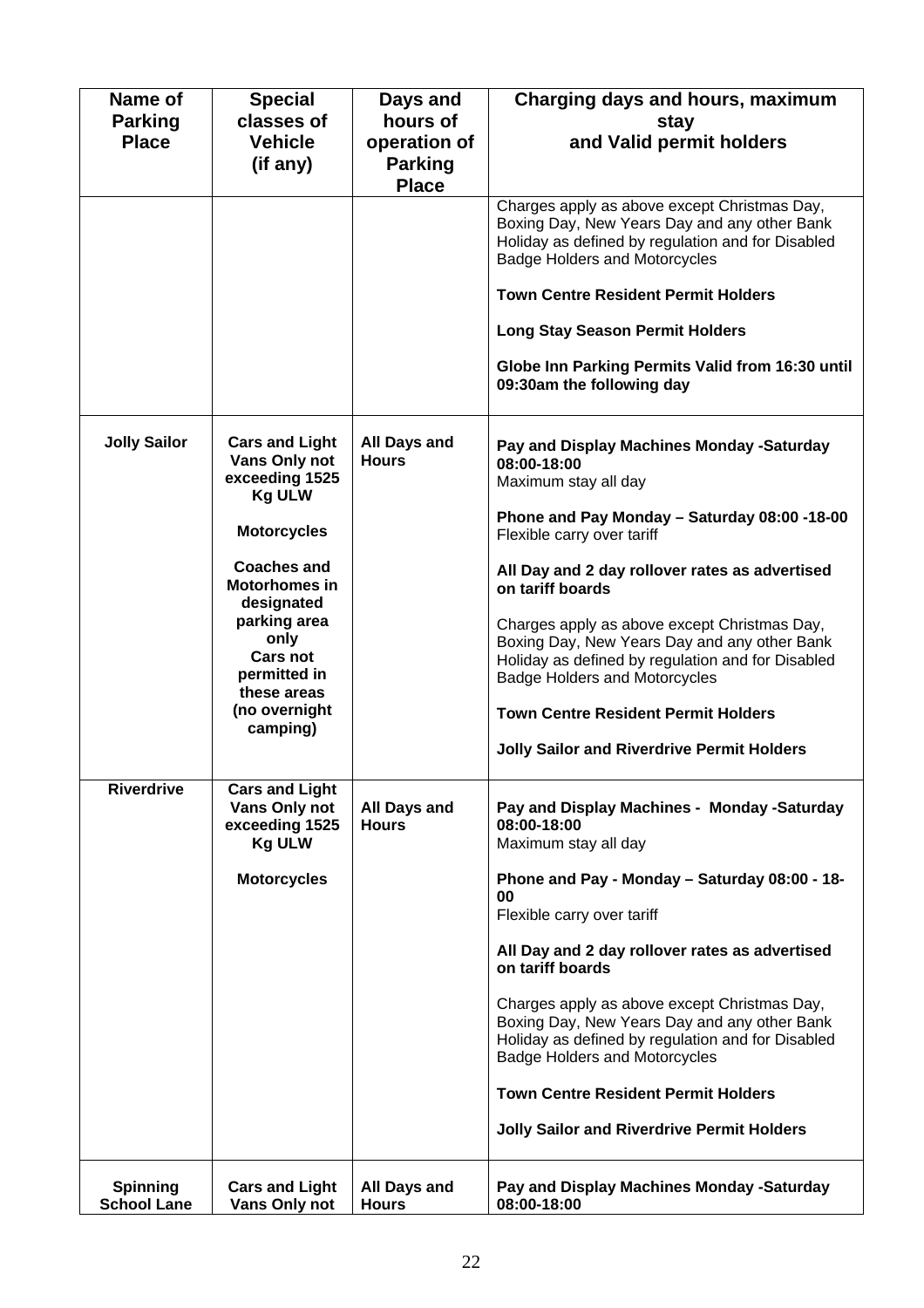| Name of<br><b>Parking</b><br><b>Place</b><br>(Temporary Car<br>Park) | <b>Special</b><br>classes of<br><b>Vehicle</b><br>(if any)<br>exceeding 1525<br><b>Kg ULW</b><br><b>Motorcycles</b><br><b>Market Trader</b><br><b>Vehicles</b><br>(Tuesday and<br>Saturday) | Days and<br>hours of<br>operation of<br><b>Parking</b><br><b>Place</b> | Charging days and hours, maximum<br>stay<br>and Valid permit holders<br>Maximum stay all day<br>Phone and Pay Monday - Saturday 08:00 -18-00<br>Flexible carry over tariff<br>All Day and 2 day rollover rates as advertised<br>on tariff boards<br>Charges apply as above except Christmas Day,<br>Boxing Day, New Years Day and any other Bank<br>Holiday as defined by regulation and for Disabled<br><b>Badge Holders and Motorcycles</b><br><b>Town Centre Resident Permit Holders</b><br><b>Long Stay Season Permit Holders</b><br>Market Trader permits valid Tuesday and |
|----------------------------------------------------------------------|---------------------------------------------------------------------------------------------------------------------------------------------------------------------------------------------|------------------------------------------------------------------------|----------------------------------------------------------------------------------------------------------------------------------------------------------------------------------------------------------------------------------------------------------------------------------------------------------------------------------------------------------------------------------------------------------------------------------------------------------------------------------------------------------------------------------------------------------------------------------|
|                                                                      |                                                                                                                                                                                             |                                                                        | <b>Saturday</b>                                                                                                                                                                                                                                                                                                                                                                                                                                                                                                                                                                  |
| Corporation<br><b>Street Car Park</b>                                | <b>Blue Badge</b><br><b>Holder Vehicles</b>                                                                                                                                                 | <b>All Days and</b><br><b>Hours</b>                                    | Exempt from charges<br>Maximum stay all day                                                                                                                                                                                                                                                                                                                                                                                                                                                                                                                                      |
|                                                                      | <b>Motorcycles (in</b><br>marked bays)                                                                                                                                                      |                                                                        |                                                                                                                                                                                                                                                                                                                                                                                                                                                                                                                                                                                  |
| <b>Riverside</b><br><b>Estates</b>                                   | <b>Cars and Light</b><br>Vans Only not<br>exceeding 1525<br><b>Kg ULW</b><br><b>Motorcycles</b><br><b>Contractors</b><br>vehicles                                                           | <b>All Days and</b><br><b>Hours</b>                                    | <b>Permit Parking ONLY at all times</b><br><b>Residents Permits</b><br><b>Resident Visitor Permits</b><br>Health Care Permits (maximum 2 hour)<br>Highrise Social Club (Maximum 5 hour)<br><b>Contractor Passes</b><br>Tamworth Borough Council Staffs Permits (when<br>working)                                                                                                                                                                                                                                                                                                 |
| <b>Lichfield Street</b><br><b>Car Park</b>                           | <b>Cars and Light</b><br>Vans Only not<br>exceeding 1525<br><b>Kg ULW</b><br><b>Motorcycles</b>                                                                                             | All Days and<br><b>Hours</b>                                           | Shop Tenant Permit Parking (maximum stay all<br>day)<br>Public Parking Free 1 hour maximum stay (no<br>return within one hour) Monday-Saturday 08:00-<br>18:00                                                                                                                                                                                                                                                                                                                                                                                                                   |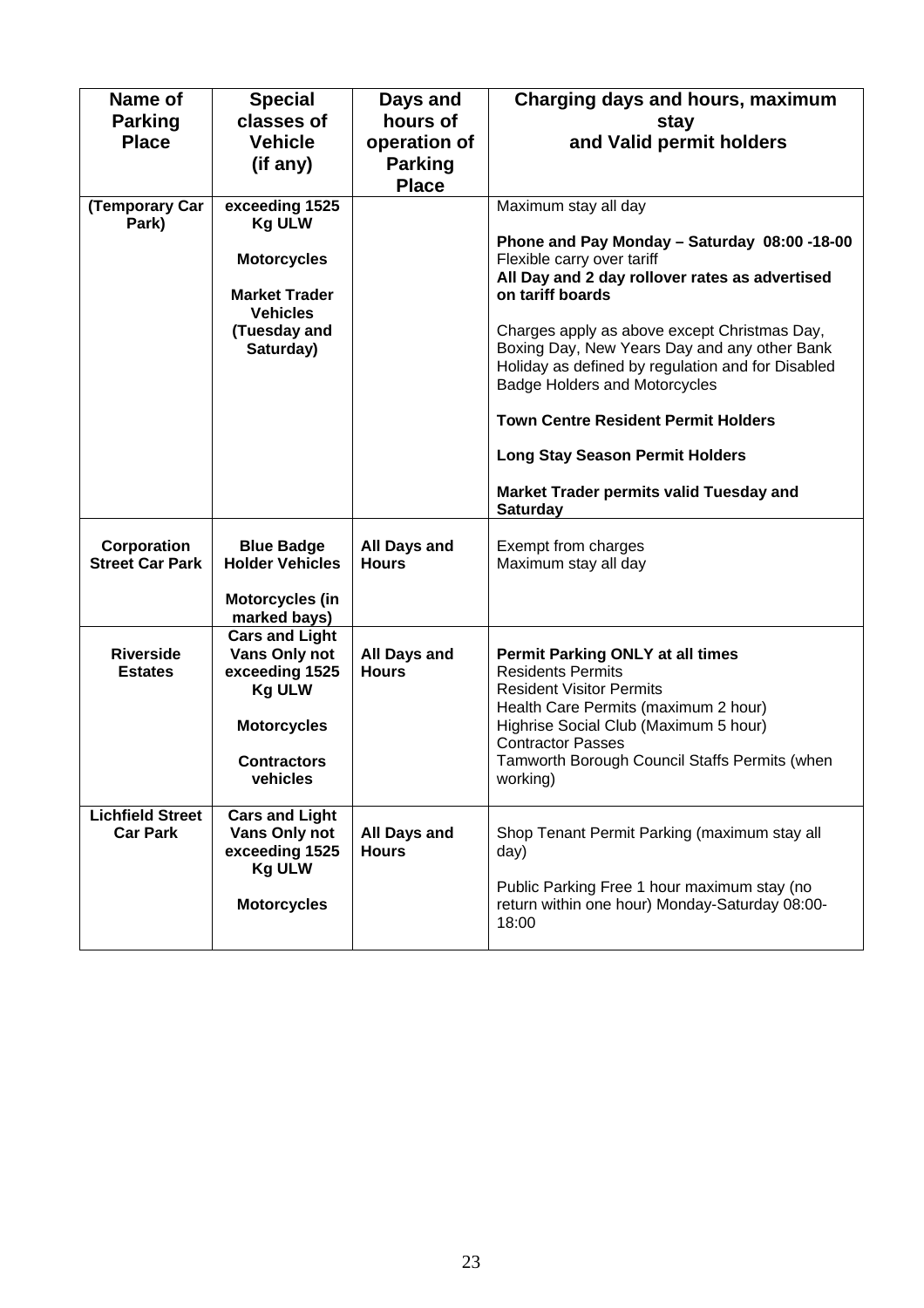## **SCHEDULE 2 – PAY AND DISPLAY AND PHONE AND PAY TARIFFS AS AT 1 FEBRUARY 2014**

| <b>Car Park Location</b>                                        | <b>TARIFF FROM 1 FEBRUARY 2014</b>                                                                                                                                                                                                                                                                                                                                             |
|-----------------------------------------------------------------|--------------------------------------------------------------------------------------------------------------------------------------------------------------------------------------------------------------------------------------------------------------------------------------------------------------------------------------------------------------------------------|
| <b>SHORT STAY CAR PARKS</b>                                     |                                                                                                                                                                                                                                                                                                                                                                                |
| Aldergate<br>Bolebridge Island (Odeon)                          | <b>P&amp;D Tariff</b><br>Up to 2 hrs £1.40<br>Up to 3 hrs £1.90<br>Up to 4 hrs £2.20<br>Motorcycles & Disabled Parking with blue<br>badge free<br><b>Phone and Pay Tariff</b><br>Day rates as above<br>Flexible tariff overnight parking                                                                                                                                       |
| Mill Lane<br><b>Hospital Street</b><br>Holloway                 | <b>P&amp;D Tariff</b><br>Up to $\frac{1}{2}$ hr 70p<br>Up to 2 hrs £1.40<br>(No return within 2 hours)<br>Motorcycles & Disabled Parking with blue<br>badge free<br><b>Phone and Pay Tariff</b><br>Day rates as above<br>Flexible tariff rollover parking                                                                                                                      |
| <b>Hospital Street 2</b><br><b>Church Lane</b><br>Lower Gungate | <b>P&amp;D Tariff</b><br>Up to $\frac{1}{2}$ hr 70p<br>Up to 2 hrs £1.40<br>Up to 3 hrs £1.90<br>Up to 4 hrs £2.20<br>Over 4 hours £4.50<br>Motorcycles & Disabled Parking with blue<br>badge free<br><b>Phone and Pay Tariff</b><br>Day rates as above<br>Flexible tariff rollover parking<br>All day flexible rate (24 hours) - £4.50<br>2 day flexible rate (48 hours) - £9 |
| Spinning School Lane(Temporary)                                 | <b>P&amp;D Tariff</b><br>Up to $\frac{1}{2}$ hr<br>70 <sub>p</sub><br>Up to 2 hrs £1.40<br>Up to 3 hrs £1.90                                                                                                                                                                                                                                                                   |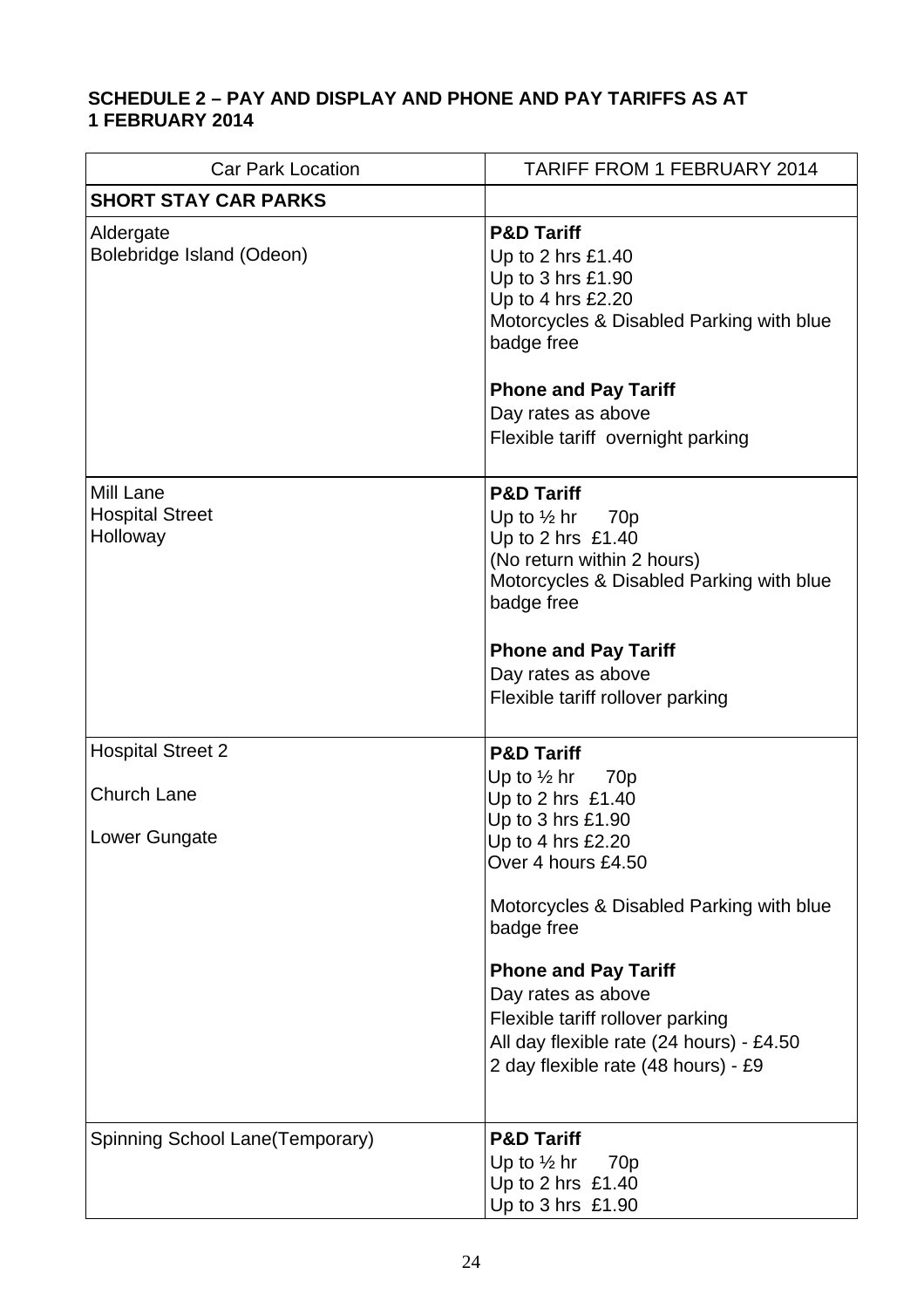| <b>Car Park Location</b>                      | <b>TARIFF FROM 1 FEBRUARY 2014</b>                                                                                                                                                                                                                                                                |
|-----------------------------------------------|---------------------------------------------------------------------------------------------------------------------------------------------------------------------------------------------------------------------------------------------------------------------------------------------------|
|                                               | Up to 4 hrs £2.20<br>Over 4 hrs £5.00<br>Motorcycles & Disabled Parking with blue<br>badge free                                                                                                                                                                                                   |
|                                               | <b>Phone and Pay Tariff</b><br>Day rates as above<br>Flexible tariff rollover parking<br>All day flexible rate (24 hours) - £5.00<br>2 day flexible rate (48 hours) - £10.00                                                                                                                      |
| <b>LONG STAY CAR PARKS</b>                    |                                                                                                                                                                                                                                                                                                   |
| <b>Marmion Street</b><br><b>Albion Street</b> | <b>P&amp;D Tariff</b><br>Up to 4 hrs £2.20<br>ALL DAY £4.50<br>Motorcycles & Disabled Parking with blue<br>badge free<br><b>Phone and Pay Tariff</b><br>Day rates as above<br>Flexible tariff rollover parking<br>All day flexible rate (24 hours) - £4.50<br>2 day flexible rate (48 hours) - £9 |
| <b>Jolly Sailor</b>                           | <b>P&amp;D Tariff</b><br>Up to 3 hrs £1<br>All Day £1.50<br>Motorcycles & Disabled Parking with blue<br>badge free<br><b>Phone and Pay Tariff</b><br>Day rates as above<br>Flexible tariff rollover parking<br>All day flexible rate (24 hours) - £1.50<br>2 day flexible rate (48 hours) - £3.00 |
| Riverdrive                                    | <b>P&amp;D Tariff</b><br>Up to 3 hrs £1<br>All Day £1.50<br>Motorcycles & Disabled Parking with blue<br>badge free<br><b>Phone and Pay Tariff</b><br>Flexible tariff rollover parking                                                                                                             |